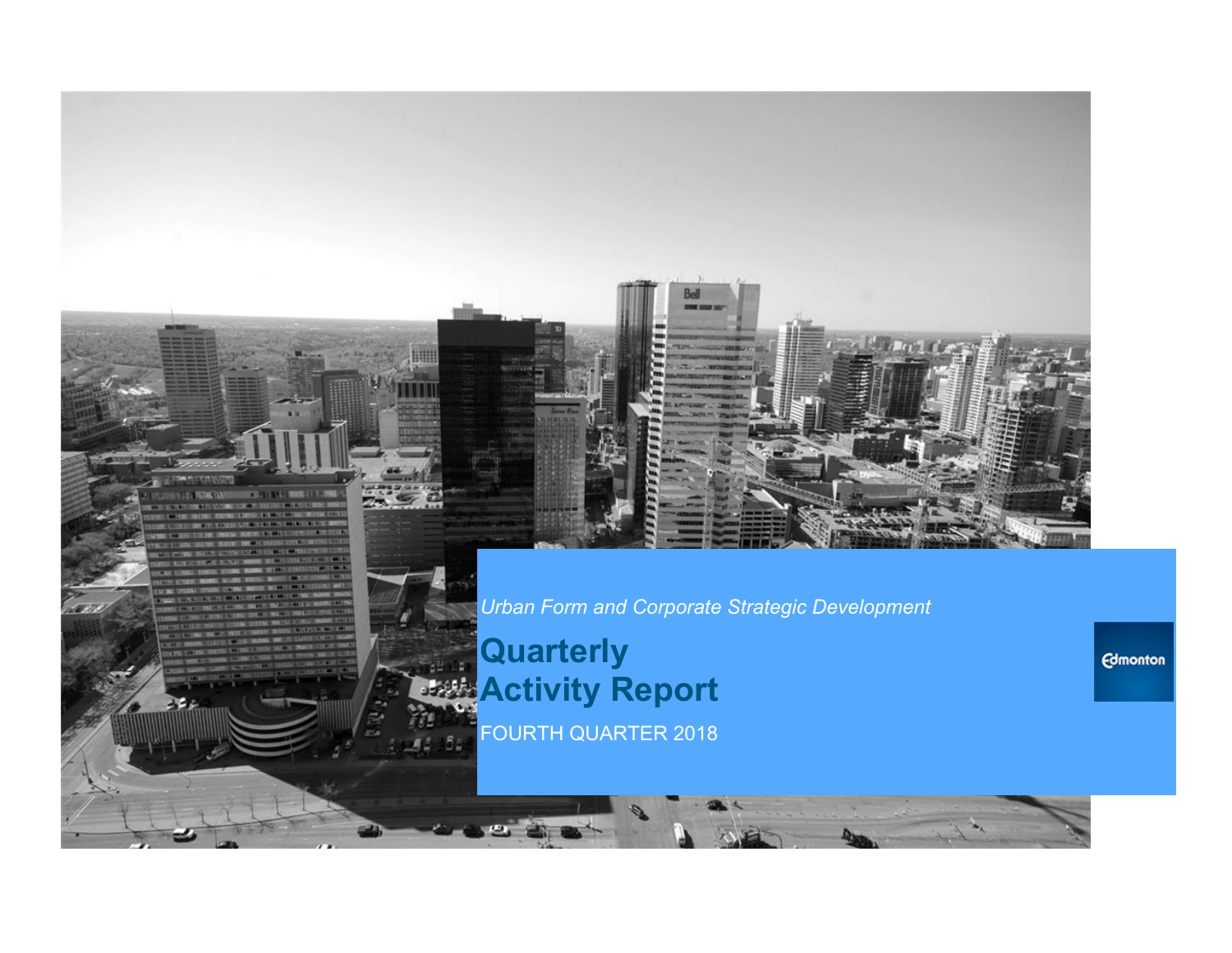

Land Development Process



Strategic plans, such as Edmonton's Municipal Development Plan and City plan, shape how the city will grow by guiding how land is used and new developments are built. While Area Structure Plans and Neighbourhood Structure Plans establish the layout and function of neighbourhoods and identify where roads, shops, schools, homes, and parks will be.

Rezoning determines the type and scale of development permitted on a parcel of land. Meanwhile subdivisions creates new parcels, including condominium and strata parcels and Servicing agreements provide for the construction of necessary infrastructure such as water, roads, and power.

Approval of Development permits determine the site use, building size, building location, and landscaping. Whereas building permits, mechanical and electrical permits, and inspections ensure that buildings comply with safety codes and energy regulations.

Licences are issued for business and transportation providers to make sure that requirements appropriate to the business operation are met, such as noise control, patron management and police information checks.

This report is intended to highlight key activities throughout the land development process. It is not a comprehensive listing of all activities in the land development process or work completed by the Urban Form and Corporate Strategic Development Department.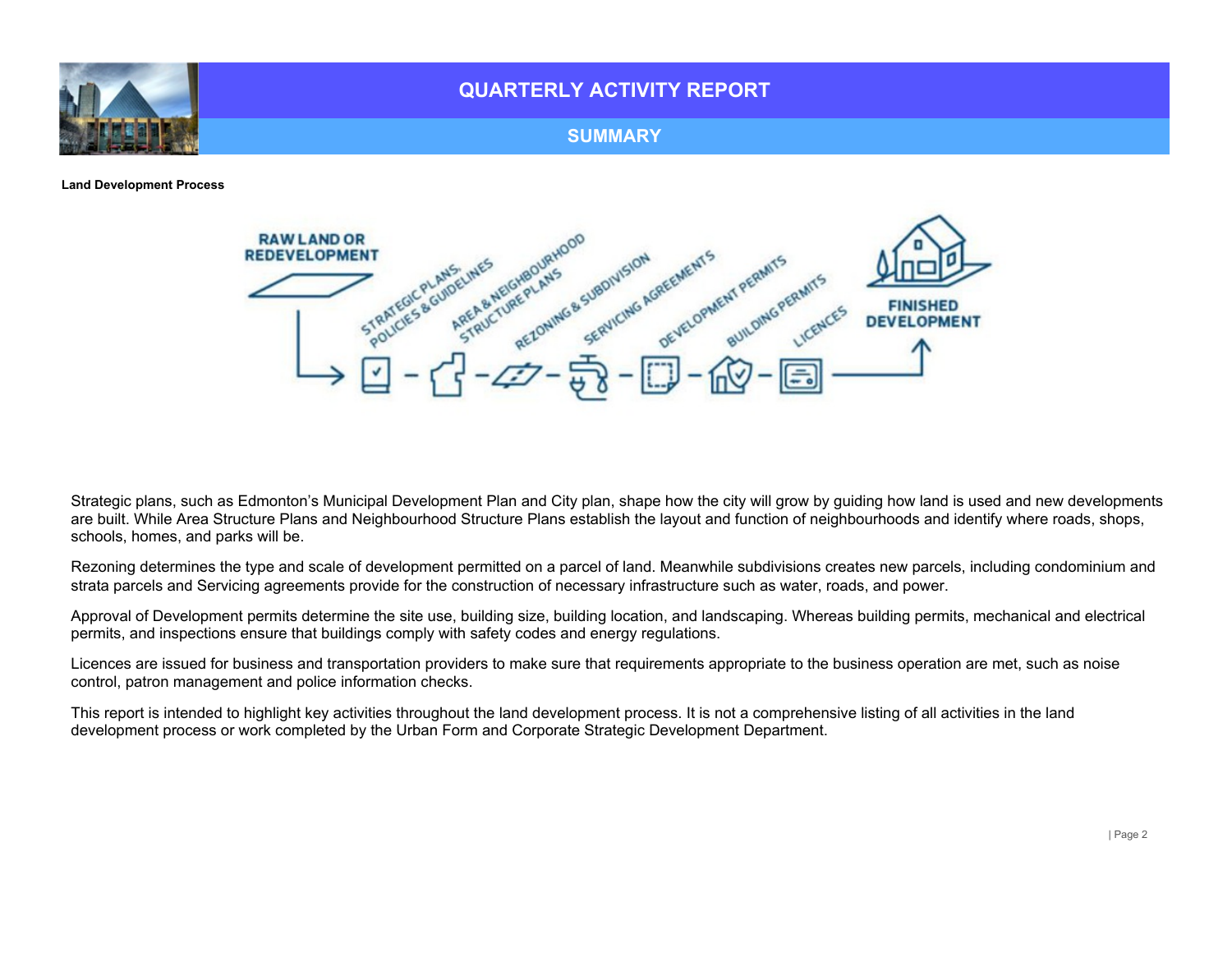

# URBAN FORM BUSINESS TRANSFORMATION HIGHLIGHTS

## Highlights of Quarter 4

## Revised Business Model & Reserve Policy approved by City Council

City Council Approved the Revised Business Model and Reserve Policy. The new policy ensures long-term practices that help get the reserve back to its minimum balance targets. As well, the revisions provide clarity on existing policies that should simplify decision making to support the sustainability of the funding model.

### Builders and contractors can now apply for all types of residential construction permits online including

- Home renovations such as basement developments and exterior alterations
- Uncovered decks, hot tubs, swimming pools, fences
- Accessory buildings such as garages, sheds, greenhouses, and gazebos
- Home additions
- Secondary suites
- Renewable energy systems

## Improvements were made to Rezoning by City staff and in conjunction with industry participation

The team identified some very impactful rezoning improvements that will be the focus of the Rezoning Redesign project for the coming year. The identified improvements are Tiering applications, Pre-Application, Application Standards, Decision making framework, Issue and Conflict Resolution, Circulation, and Automation.

#### Electrical Inspections Amalgamate into House Building Permits

All electrical inspections have been amalgamated with the other trade inspections on house building permits that are issued for single houses, semi-detached houses, and row housing up to four units.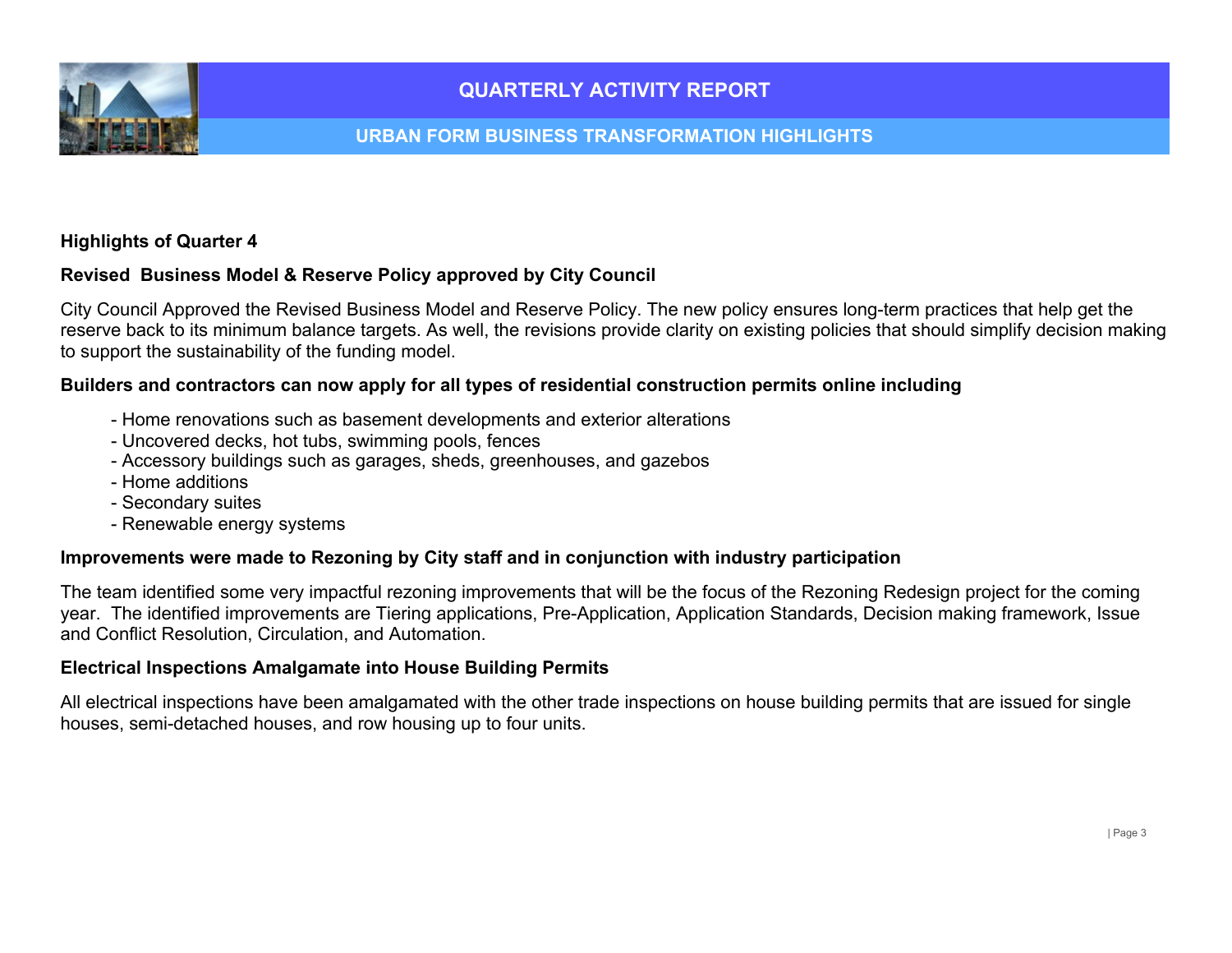

#### OFFICE OF THE CHIEF ECONOMIST

#### Commentary from the Office of the Chief Economist

Inflation in Metro Edmonton

Inflation, as measured by the CPI, moved lower in the fourth quarter of 2018 (see Figure 4) as increases in energy-related prices slowed, reducing transportation and home heating costs. Inflation should slow in 2019 but will remain above 2 per cent. Lower inflation will help preserve the real value of incomes in Metro Edmonton and support consumer spending.

Upward pressure on housing costs, particularly rents, have eased considerably over the past 18 months and will keep inflation relatively stable into 2019. Edmonton's rental vacancy rate was 5.3 per cent in October 2018, an improvement over 7% in October 2017 but still well above the 2013 low of 1.4 per cent. While this is improving housing affordability in the rental sector, it has had a negative impact on multi-family residential construction.



Figure 6 - City of Edmonton - Housing Starts

Source: Canada Mortgage and Housing Corporation, not seasonally adjusted



Source: Canada Mortgage and Housing Corporation, not seasonally adjusted

#### **Housing Starts**

After turning sharply lower in late 2017, the overall level of housing starts showed signs of improvement throughout the first three quarters of 2018 (see Figure 6). However housing starts slowed in the fourth quarter as both multi-family and singles starts eased.

As noted earlier, rental vacancy rates in Metro Edmonton remain elevated, undercutting the incentive for adding to the multi-family housing stock. Looking ahead, larger new home inventory (particularly for single-family homes), along with a well-supplied existing housing market are expected to slow the pace of construction for 2019.

|Page4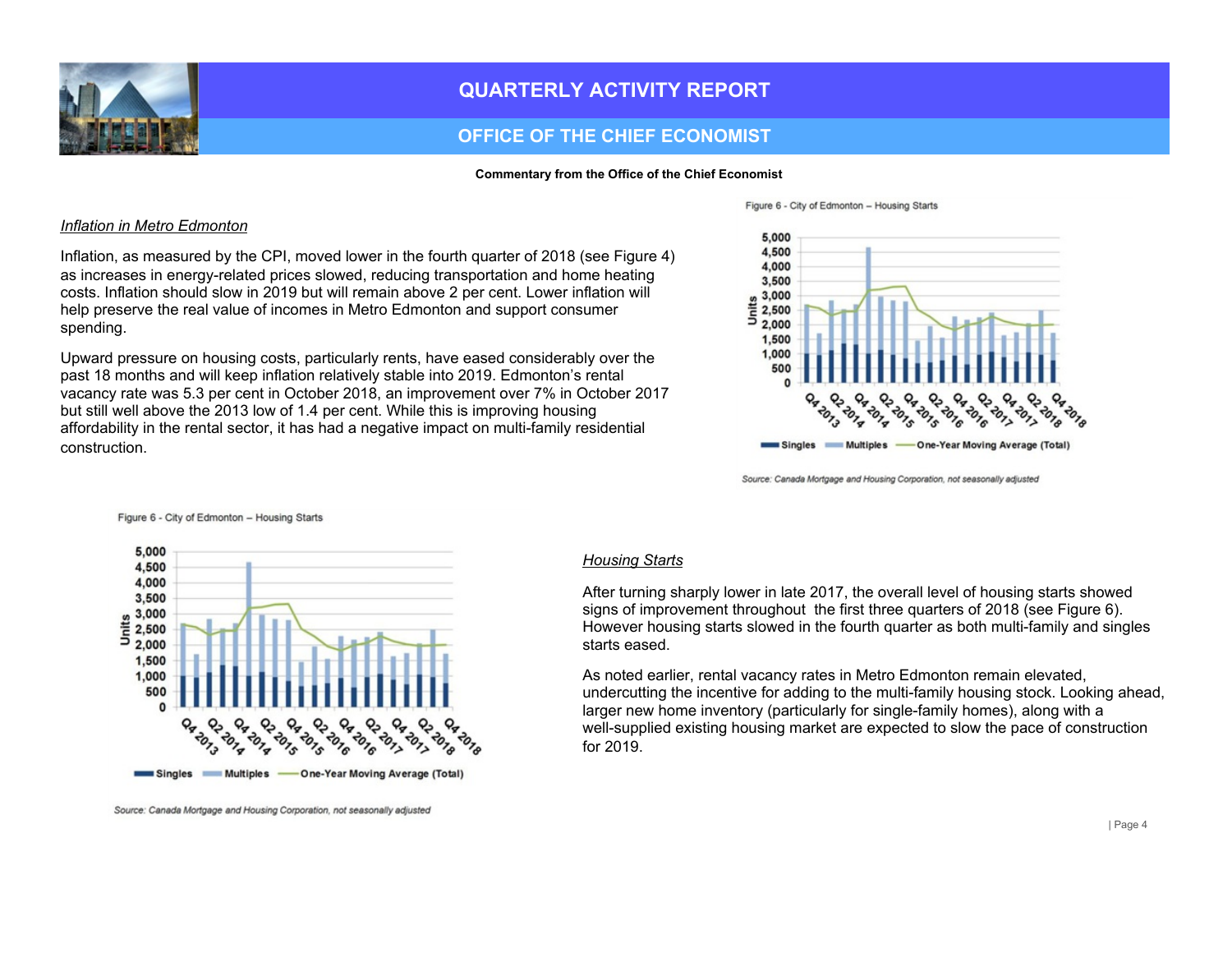

# LAND DEVELOPMENT APPLICATIONS

| A land development application (LDA) is required to do any of the |  |
|-------------------------------------------------------------------|--|
| following:                                                        |  |

- subdivide land into two or more parcels (subdivision)
- create bare land condominium units (subdivision)
- convert existing buildings into condominiums (condominium conversion)
- create or amend an Area Structure Plan (ASP) or Neighbourhood Structure Plan (NSP)
- change the zoning of land (rezoning)
- close a portion of roadway (road closure), or
- change the regulations in an existing zone (text amendment)

Plans, rezonings, road closures and text amendments are executed bylaw, which require approval by City Council. Subdivisions are approved by the Subdivision Authority. A single LDA can contain multiple elements, such as a plan amendment, rezoning and subdivision, each requiring its own bylaw or approval.

| 1 Land Development Applications Received |                |      |                |                |                |              |                |                |  |  |
|------------------------------------------|----------------|------|----------------|----------------|----------------|--------------|----------------|----------------|--|--|
|                                          |                | 2017 |                |                | 2018           |              |                |                |  |  |
| Category                                 | Q <sub>1</sub> | Q2   | Q <sub>3</sub> | Q4             | Q <sub>1</sub> | Q2           | Q <sub>3</sub> | Q4             |  |  |
| Plan & Plan<br><b>Amendment</b>          | 24             | 18   | 19             | 19             | 26             | 17           | 24             | 24             |  |  |
| Rezoning                                 | 53             | 40   | 45             | 45             | 39             | 57           | 75             | 61             |  |  |
| by<br><b>Road Closure</b>                | 3              | 5    | 8              | $\overline{7}$ | 3              | 9            | 5              | 8              |  |  |
| <b>Text</b><br><b>Amendment</b>          | 11             | 15   | $\overline{4}$ | 9              | 5              | $\mathbf{1}$ | 10             | $\overline{4}$ |  |  |



Plan & Plan Amendment - Includes ASP, NSP, and Plans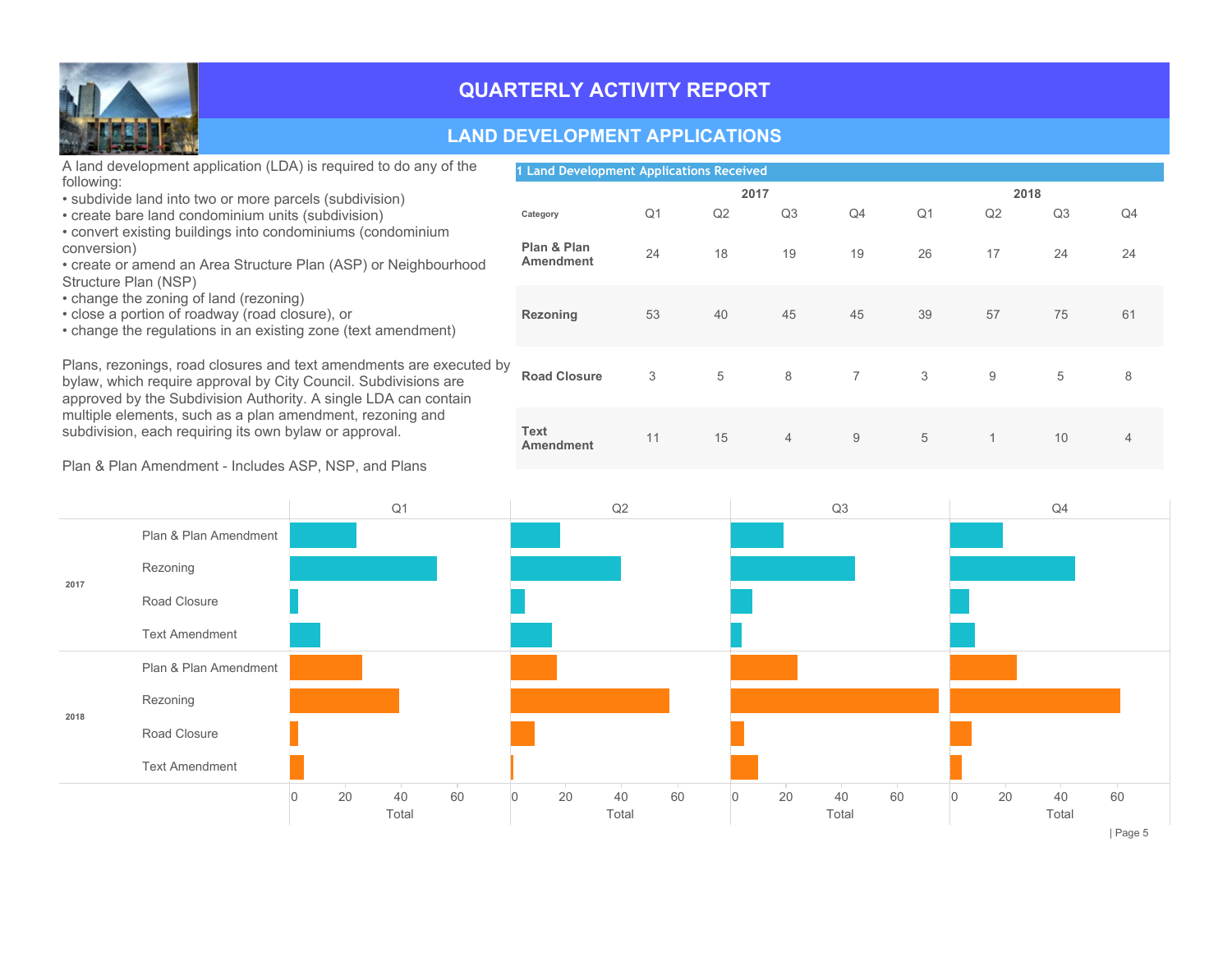

### LDA BYLAWS BROUGHT TO PUBLIC HEARING

Bylaws resulting from LDAs are brought to Public Hearing for City Council's consideration. The number of bylaws brought to Public Hearing represents the completion of the City's work on a given LDA.

Text Amendment values include applicant initiated bylaws only, and exclude amendments requested by City Council

| 1 Bylaws Brought to Public Hearing |                                              |          |               |               |                |    |    |    |  |  |  |  |
|------------------------------------|----------------------------------------------|----------|---------------|---------------|----------------|----|----|----|--|--|--|--|
|                                    |                                              | 2017     |               |               | 2018           |    |    |    |  |  |  |  |
| Category                           | Q1<br>Q3<br>Q4<br>Q2<br>Q3<br>Q1<br>Q2<br>Q4 |          |               |               |                |    |    |    |  |  |  |  |
| <b>Plan &amp; Plan Amendment</b>   | 13                                           | 15       | 13            | 13            | 18             | 9  |    | 16 |  |  |  |  |
| Rezoning                           | 22                                           | 46       | 46            | 28            | 43             | 36 | 38 | 54 |  |  |  |  |
| <b>Road Closure</b>                | 2                                            | $\Omega$ | $\Omega$      | $\Omega$      | $\overline{4}$ | 4  | 8  | 3  |  |  |  |  |
| <b>Text Amendment</b>              | 4                                            | 3        | $\mathcal{P}$ | $\mathcal{P}$ | $\mathbf{1}$   | 1  | 11 | 3  |  |  |  |  |



#### **AVERAGE TIMELINES FOR COMPLETING LDAS**

Processing LDAs involves the review of technical information by civic agencies and external organizations (such as utilities), as well as engagement with the public. As new applications vary significantly in completeness and complexity, completion time varies.

Average timelines for completing LDAs are calculated on an annual basis, based on the difference between the date the LDA is received for processing and the date it is brought to Public Hearing. There is insufficient data to accurately estimate timelines on a quarterly basis. Timelines reflect both processing time by the City and time spent by applicants updating, changing or pausing their application. When calculating the average processing time, the top and bottom 10% of results are omitted to provide a more accurate average. The average is in calendar days.

| 1 Average Timelines for Completing LDAs |      |      |      |      |  |  |  |  |  |  |  |
|-----------------------------------------|------|------|------|------|--|--|--|--|--|--|--|
| Category                                | 2015 | 2016 | 2017 | 2018 |  |  |  |  |  |  |  |
| <b>Plan &amp; Plan Amendment</b>        | 244  | 356  | 294  | 268  |  |  |  |  |  |  |  |
| Rezoning                                | 181  | 226  | 205  | 160  |  |  |  |  |  |  |  |
| <b>Road Closure</b>                     | 510  | 422  | 493  | 579  |  |  |  |  |  |  |  |
| <b>Text Amendment</b>                   | 170  | 99   | 102  | 70   |  |  |  |  |  |  |  |

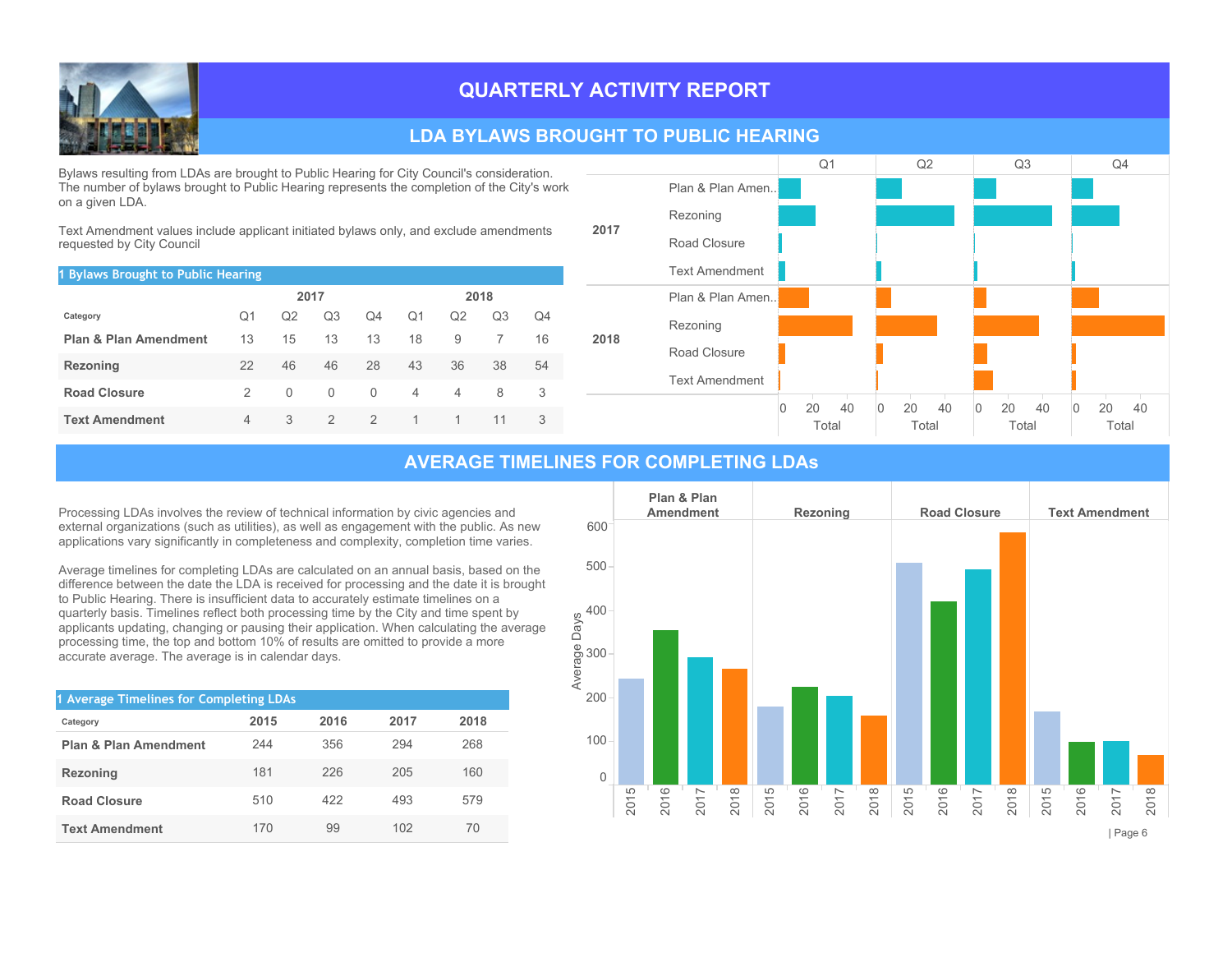

1Major

# QUARTERLY ACTIVITY REPORT

#### **SUBDIVISION**

Major - Includes applications that are in new or developing areas of the city where new infrastructure (such as roads, underground utilities, parks) have not been constructed yet. For conditionally approved applications, the totals also include major change request applications where significant changes are proposed to a conditionally approved subdivision, such as reorientation of blocks and/or adding, removing or reorienting roads.

Minor - Includes applications in greenfield and developed areas of the city, typically where infrastructure already exists. Also includes applications such as boundary adjustments, title separations, and condominium applications. For conditionally approved applications, the totals also include minor change request applications where lots are being added or removed and/or phasing is proposed to change from what has already been conditionally approved.

Lot splits (Residential lot splits only)- Subdivision of an existing residential lot to create additional single detached, semi-detached, or row housing lots. These subdivisions typically occur in mature residential neighbourhoods. Includes bareland condominium applications that meet this criteria.

Conditionally Approved Applications - Subdivisions that have been reviewed and conditionally approved by the Subdivision Authority with conditions attached, such as dedication of reserves, entering into a servicing agreement, or off-site construction. Conditions must be satisified/removed before the subdivision can be registered.

Approved for Registration - Plan of Survey has been reviewed, conditions outlined on the Conditions of Approval letter have been completed, and Subdivision Authority has granted consent to register the Plan of Survey.

\*Average Days for Approvals for Registration was not calculated until the beginning of Q2 2017. Average days is in calendar days.

**Applications Submitted** Q1 Q2 Q3 Q4 Total 103 

|              |                                            | 2017 |     |     |      |     |     |     |     |
|--------------|--------------------------------------------|------|-----|-----|------|-----|-----|-----|-----|
|              |                                            | Q1   | Q2  | Q3  | ـ 24 | Q1  | Q2  | Q3  | Q4  |
| <b>Major</b> | <b>Conditionally Approved Applications</b> | 20   | 26  | 18  |      | 28  |     |     | 16  |
|              | Average Days from Submission to Decision   | 225  | 260 | 249 | 150  | 247 | 174 | 233 | 142 |
|              | Approved for Registration                  |      |     | 18  |      |     |     | 35  | 50  |
|              | Average Days of Approvals for Registration | ు    |     | 41  | 48   | 40  | 24  |     | 25  |

| 2 Minor       |                                            |                |      |                |                |                |      |                |    |  |  |
|---------------|--------------------------------------------|----------------|------|----------------|----------------|----------------|------|----------------|----|--|--|
|               |                                            |                |      | 2017           |                |                | 2018 |                |    |  |  |
|               |                                            | Q <sub>1</sub> | Q2   | Q <sub>3</sub> | Q <sub>4</sub> | Q <sub>1</sub> | Q2   | Q <sub>3</sub> | Q4 |  |  |
| Minor         | <b>Conditionally Approved Applications</b> | 31             | 22   | 14             | 16             | 26             | 29   | 24             | 17 |  |  |
|               | Average Days from Submission to Decision   | 41             | 47   | 58             | 85             | 55             | 59   | 57             | 65 |  |  |
|               | Approved for Registration                  | 16             | 10   | 6              | 18             | 8              | 11   | 5              | -  |  |  |
|               | Average Days of Approvals for Registration | 54             | 46   | 147            | 44             | 28             | 27   | 14             | 9  |  |  |
|               | 3 Lot Splits (residential lot splits only) |                |      |                |                |                |      |                |    |  |  |
|               |                                            |                | 2017 |                |                |                | 2018 |                |    |  |  |
|               |                                            | Q <sub>1</sub> | Q2   | Q <sub>3</sub> | Q4             | Q <sub>1</sub> | Q2   | Q3             | Q4 |  |  |
| Lot           | <b>Conditionally Approved Applications</b> | 71             | 100  | 79             | 87             | 69             | 79   | 90             | 65 |  |  |
| <b>Splits</b> | Average Days from Submission to Decision   | 48             | 42   | 40             | 40             | 45             | 50   | 44             | 44 |  |  |
|               | Approved for Registration                  | 52             | 80   | 74             | 72             | 82             | 67   | 57             | 78 |  |  |
|               | Average Days of Approvals for Registration |                | 26   | 23             | 20             | 30             | 34   | 11             | 13 |  |  |

All historical data has been re-stated to reflect standardization of reporting methodology which was incorporated in Q2 2018. | Page 7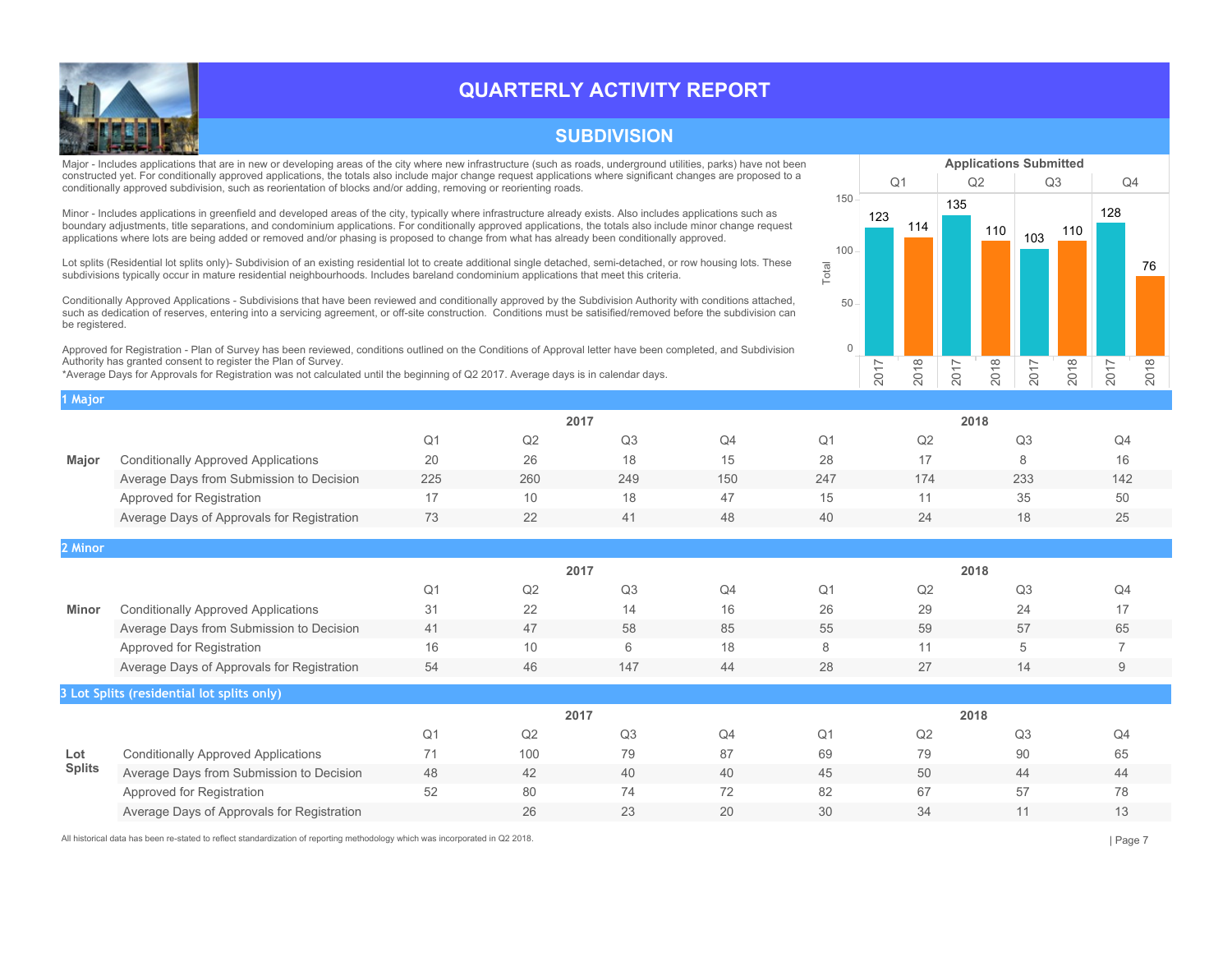

## **SUBDIVISION**

### Conditionally Approved Single/Semi Detached/Row Housing



|                  | 4 Lots Conditionally Approved and Lots Approved for Registration |                |                |                |                |                |                |                |                |
|------------------|------------------------------------------------------------------|----------------|----------------|----------------|----------------|----------------|----------------|----------------|----------------|
|                  |                                                                  |                |                | 2017           |                |                |                | 2018           |                |
|                  |                                                                  | Q <sub>1</sub> | Q2             | Q3             | Q4             | Q <sub>1</sub> | Q2             | Q <sub>3</sub> | Q4             |
| Lots             | Single                                                           | 1,046          | 559            | 542            | 506            | 986            | 531            | 484            | 506            |
| Conditionally    | <b>Skinny Singles</b>                                            | 828            | 886            | 398            | 496            | 741            | 987            | 394            | 565            |
| Approved         | Semi Detached                                                    | 558            | 488            | 374            | 372            | 807            | 570            | 210            | 252            |
|                  | Row Housing                                                      | 375            | 188            | 199            | 22             | 300            | 183            | 26             | 191            |
|                  | <b>Multiple Family</b>                                           | 6              | 4              | 2              | $\overline{2}$ | 8              | 26             | 10             | 5              |
|                  | Commercial                                                       | $\overline{7}$ | 13             | $\overline{7}$ | 6              | $9\,$          | $\overline{7}$ | 3              | 9              |
|                  | Industrial                                                       | 6              |                | 22             | 0              | 3              | 4              | 22             |                |
| Lots Approved    | Single                                                           | 494            | 87             | 504            | 785            | 61             | 107            | 507            | 871            |
| for Registration | <b>Skinny Singles</b>                                            | 216            | 237            | 285            | 1,251          | 51             | 61             | 694            | 800            |
|                  | Semi Detached                                                    | 282            | 296            | 143            | 362            | 102            | 30             | 474            | 465            |
|                  | Row Housing                                                      | 155            | 0              | 72             | 387            | 36             | 87             | 264            | 195            |
|                  | Multiple Family                                                  | $\overline{2}$ | 3              | 10             | 20             | 5              | 5              | 6              | $\overline{7}$ |
|                  | Commercial                                                       | 6              | $\overline{ }$ | $\overline{4}$ | 8              | 5              | 5              | 5              | $\Omega$       |
|                  | Industrial                                                       | 4              | $\Omega$       | $\overline{0}$ | $\overline{2}$ | $\overline{0}$ | $\overline{0}$ |                | 3              |

All historical data has been re-stated to reflect standardization of reporting methodology which was incorporated in Q2 2018.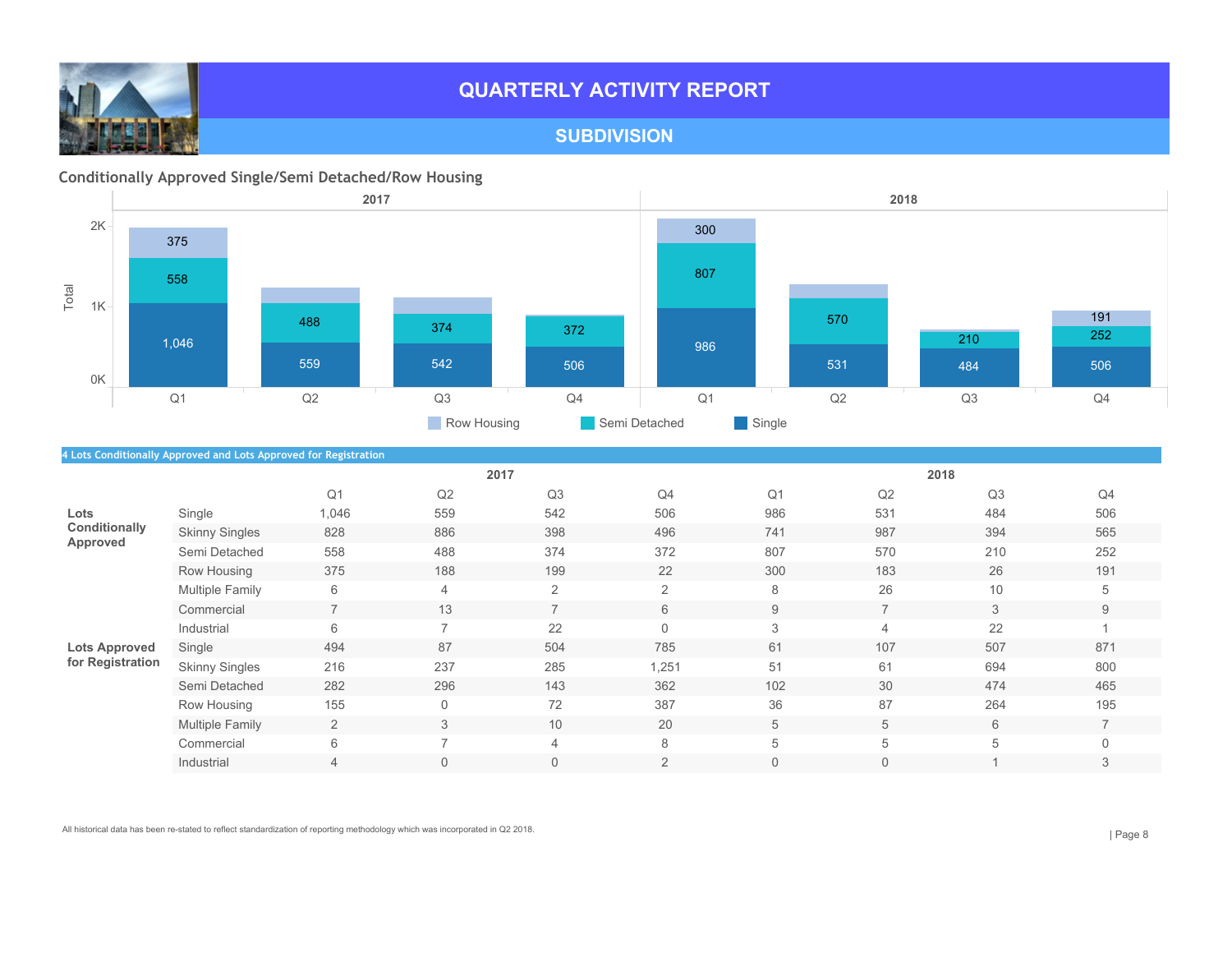

#### **SERVICING AGREEMENTS**

A Servicing Agreement is a legal contract between the developer or property owner and the City of Edmonton which must be met and agreed upon prior to the development proceeding. Servicing Agreements provide for the construction of necessary infrastructure such as water, roads, and power. The agreement can be a requirement of a Subdivision or a Development Permit and often includes the review and approval of Engineering Drawings. The Engineering Drawings include the design and construction of municipal improvements such as water mains, storm and sanitary sewers, roads, sidewalks, curbs and gutters, power, street lighting, landscaping and various other items that are necessary to service land being developed or redeveloped.

With every Servicing Agreement application received, there are a number of residential, multi-family, commercial and industrial lots that are proposed to be serviced. The number of applications approved indicates the volume of serviced lots that will be available in the near future.

This data is displayed on an annual basis due to the seasonality of the business.

| 1 Servicing Agreements      |       |       |       |       |       |
|-----------------------------|-------|-------|-------|-------|-------|
|                             | 2014  | 2015  | 2016  | 2017  | 2018  |
| <b>Projects Approved</b>    | 279   | 186   | 74    | 114   | 129   |
| <b>Single Family Lots</b>   | 7.576 | 5.229 | 3,236 | 4.635 | 4,721 |
| <b>Multiple Family Lots</b> | 57    | 93    | 5     | 35    | 28    |
| <b>Commercial Lots</b>      | 41    | 6     | 5     | 8     | 13    |
| <b>Industrial Lots</b>      | 77    | 19    | 11    | 11    | 4     |

Servicing Agreements Approvals



#### **ENGINEERING DRAWINGS**

Engineering Drawings are circulated to various reviewing agencies to confirm that standards are met for their respective areas of expertise. Reviewing agencies include transportation planning, streetlights and signals, parks planning, drainage planning, and EPCOR.

Projects Circulated - Refers to the volume of projects that have been submitted by the applicant and have been circulated to the various reviewing agencies. Drawings have not yet been accepted.

Projects Approved - Refers to the volume of projects that have gone through all necessary iterations between the applicant and reviewing agencies. Drawings have been approved by the City.

| 1 Projects Circulated vs Projects Accepted |    |    |    |      |    |                |    |    |  |  |  |  |
|--------------------------------------------|----|----|----|------|----|----------------|----|----|--|--|--|--|
|                                            |    |    |    | 2018 |    |                |    |    |  |  |  |  |
| Category                                   | O1 | Q2 | Q3 | Q4   | Ο1 | Q <sub>2</sub> | Q3 | Q4 |  |  |  |  |
| <b>Projects</b><br><b>Circulated</b>       | 37 | 37 | 33 | 24   | 48 | 42             | 27 | 26 |  |  |  |  |
| <b>Projects</b><br><b>Approved</b>         | 13 | 32 | 44 | 25   | 21 | 36             | 46 | 26 |  |  |  |  |

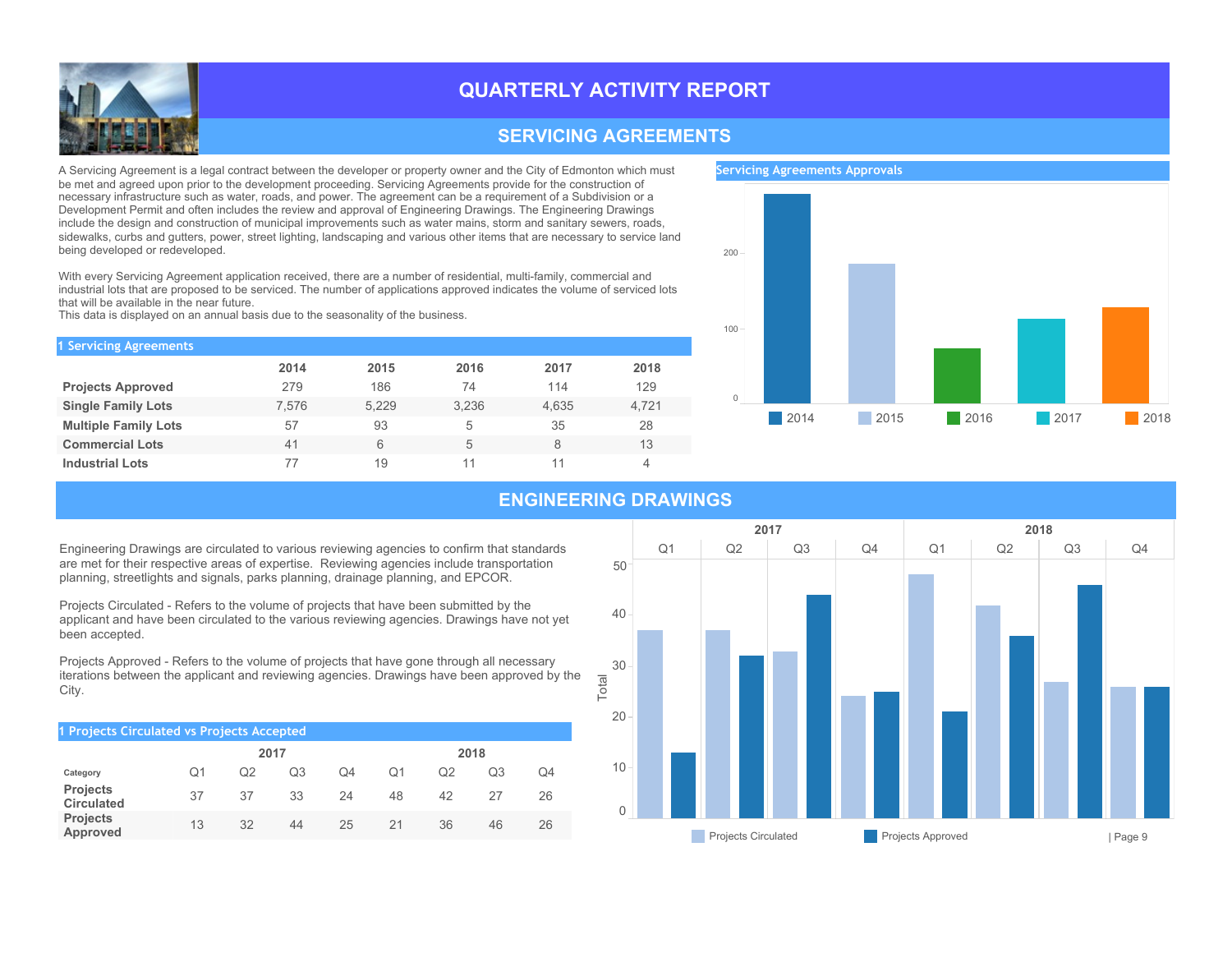

## ENGINEERING DRAWINGS

Engineering Drawings are categorized as non-complex or complex. Non-complex drawings are identified as projects that contain elements that are standard on most drawing submissions, such as roadway cross sections and approved pipe materials. Typically, non-complex projects are the continuation of adjoining existing developments. Complex projects are characterized as projects that contain elements that are not typical in most drawing submissions, such as stormwater management facilities, lift stations, arterial roadways or creek crossings. These projects may require additional input from specialists or experts.

The target of 100 days is a joint target between the City and applicants, in calendar days.

Projects over 300 days are removed from the analysis.



| 2 Non-complex Projects                 |                |      |      |                |                |      |                |     |
|----------------------------------------|----------------|------|------|----------------|----------------|------|----------------|-----|
|                                        |                |      | 2017 |                | 2018           |      |                |     |
|                                        | Q1             | Q2   | Q3   | Q <sub>4</sub> | Q <sub>1</sub> | Q2   | Q <sub>3</sub> | Q4  |
| <b>Approved Projects</b>               | 11             | 26   | 34   | 21             | 18             | 31   | 36             | 22  |
| % Completed Within Target              | 36%            | 72%  | 50%  | 71%            | 50%            | 52%  | 67%            | 68% |
| Average Days with the City             | 57             | 60   | 62   | 59             | 62             | 78   | 54             | 61  |
| <b>Average Days with the Applicant</b> | 42             | 28   | 44   | 35             | 37             | 39   | 30             | 21  |
| <b>3 Complex Projects</b>              |                |      |      |                |                |      |                |     |
|                                        |                | 2017 |      |                |                | 2018 |                |     |
|                                        | Q <sub>1</sub> | Q2   | Q3   | Q4             | Q <sub>1</sub> | Q2   | Q <sub>3</sub> | Q4  |
| <b>Approved Projects</b>               | 2              | 6    | 10   | $\overline{4}$ | 3              | 5    | 10             |     |
| % Completed Within Target              | $0\%$          | 20%  | 50%  | 25%            | 100%           | 20%  | 20%            | 25% |
| <b>Average Days with the City</b>      | 100            | 61   | 87   | 39             | 40             | 71   | 73             | 94  |
| <b>Average Days with the Applicant</b> | 64             | 44   | 72   | 75             | 13             | 59   | 61             | 78  |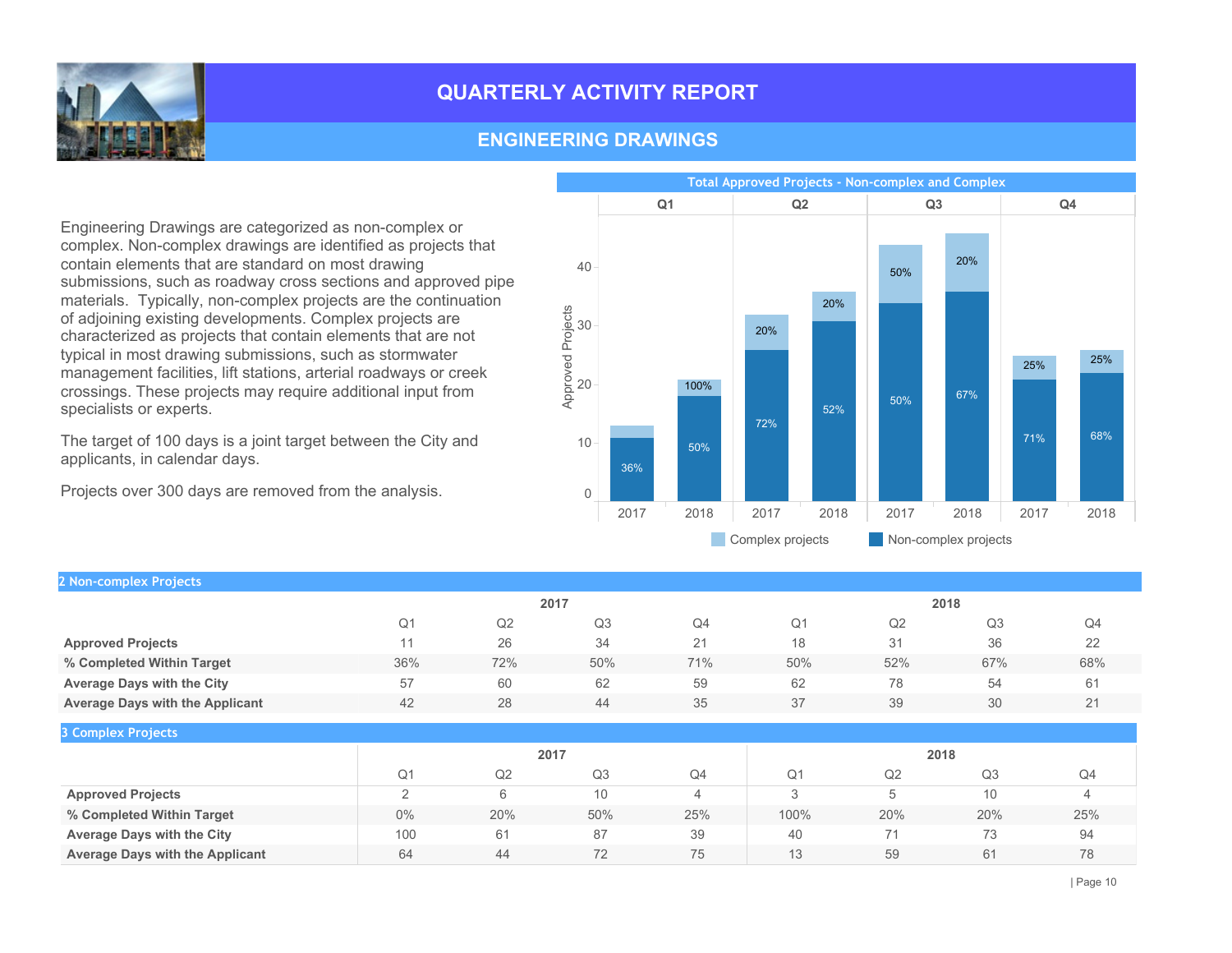

## COMMERCIAL, INDUSTRIAL AND OTHER DEVELOPMENT PERMITS

Development permit are written approvals from the City that the location, size, and use of a building complies with the Zoning Bylaw regulations. A development permit is required for new construction, some renovations, signs, new businesses, and changes to how a building is being used.

The amount of time that it takes to issue a development permit varies significantly, depending on the type of development permit and application complexity. Permits for minor changes can be issued in one day, while permits for new commercial<br>buildings typically take several weeks. Applications<br> $\frac{1}{2}$ <br>for developments that are listed as a discretionary<br> $\frac{1}{2}$ buildings typically take several weeks. Applications for developments that are listed as a discretionary use in the Zoning Bylaw require notification to neighbouring property owners and typically take longer to complete.

Other factors that influence timelines include whether circulation to other civic agencies is required and whether assessments are required. The single most common cause of delay in processing development permits is incomplete or insufficient information, which may result in multiple review iterations.



| 1 Development Permits for New Commercial, Industrial and Apartment Buildings |                |      |                |     |                |      |                |     |  |  |  |  |  |
|------------------------------------------------------------------------------|----------------|------|----------------|-----|----------------|------|----------------|-----|--|--|--|--|--|
|                                                                              |                | 2017 |                |     |                | 2018 |                |     |  |  |  |  |  |
|                                                                              | Q <sub>1</sub> | Q2   | Q3             | Q4  | Q <sub>1</sub> | Q2   | Q <sub>3</sub> | Q4  |  |  |  |  |  |
| <b>Applications Submitted</b>                                                | 63             | 87   | 64             | 39  | 70             | 71   | 52             | 64  |  |  |  |  |  |
| <b>Permits Issued</b>                                                        | 53             | 63   | 81             | 52  | 46             | 63   | 63             | 54  |  |  |  |  |  |
| Median Work Days to Issue                                                    | 58             | 50   | 65             | 60  | 62             | 46   | 63             | 58  |  |  |  |  |  |
| 2 Other Major Development Permits                                            |                |      |                |     |                |      |                |     |  |  |  |  |  |
|                                                                              |                |      | 2017           |     |                |      | 2018           |     |  |  |  |  |  |
|                                                                              | Q <sub>1</sub> | Q2   | Q <sub>3</sub> | Q4  | Q <sub>1</sub> | Q2   | Q <sub>3</sub> | Q4  |  |  |  |  |  |
| <b>Applications Submitted</b>                                                | 359            | 456  | 416            | 317 | 368            | 479  | 452            | 321 |  |  |  |  |  |
| <b>Permits Issued</b>                                                        | 336            | 328  | 390            | 289 | 319            | 334  | 380            | 327 |  |  |  |  |  |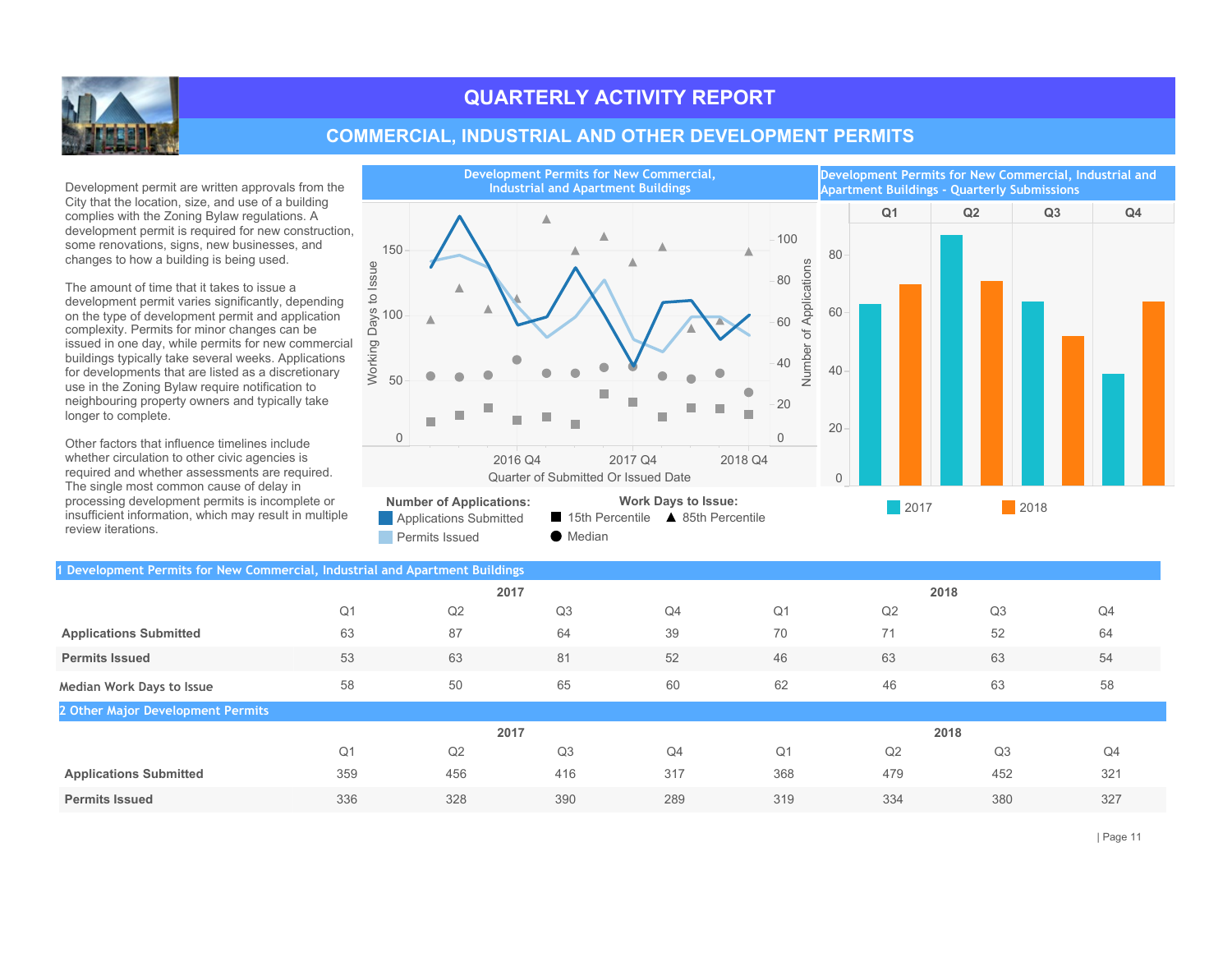

## **COMMERCIAL, INDUSTRIAL AND OTHER BUILDING PERMITS**

Safety code permits, such as building, mechanical and electrical, confirm that buildings comply with safety codes and energy regulations.

Commercial, industrial, and other permits includes various types of non-residential permits: permits for new buildings (including apartments), additions, exterior or interior alterations, parking lots, and change of use as examples.

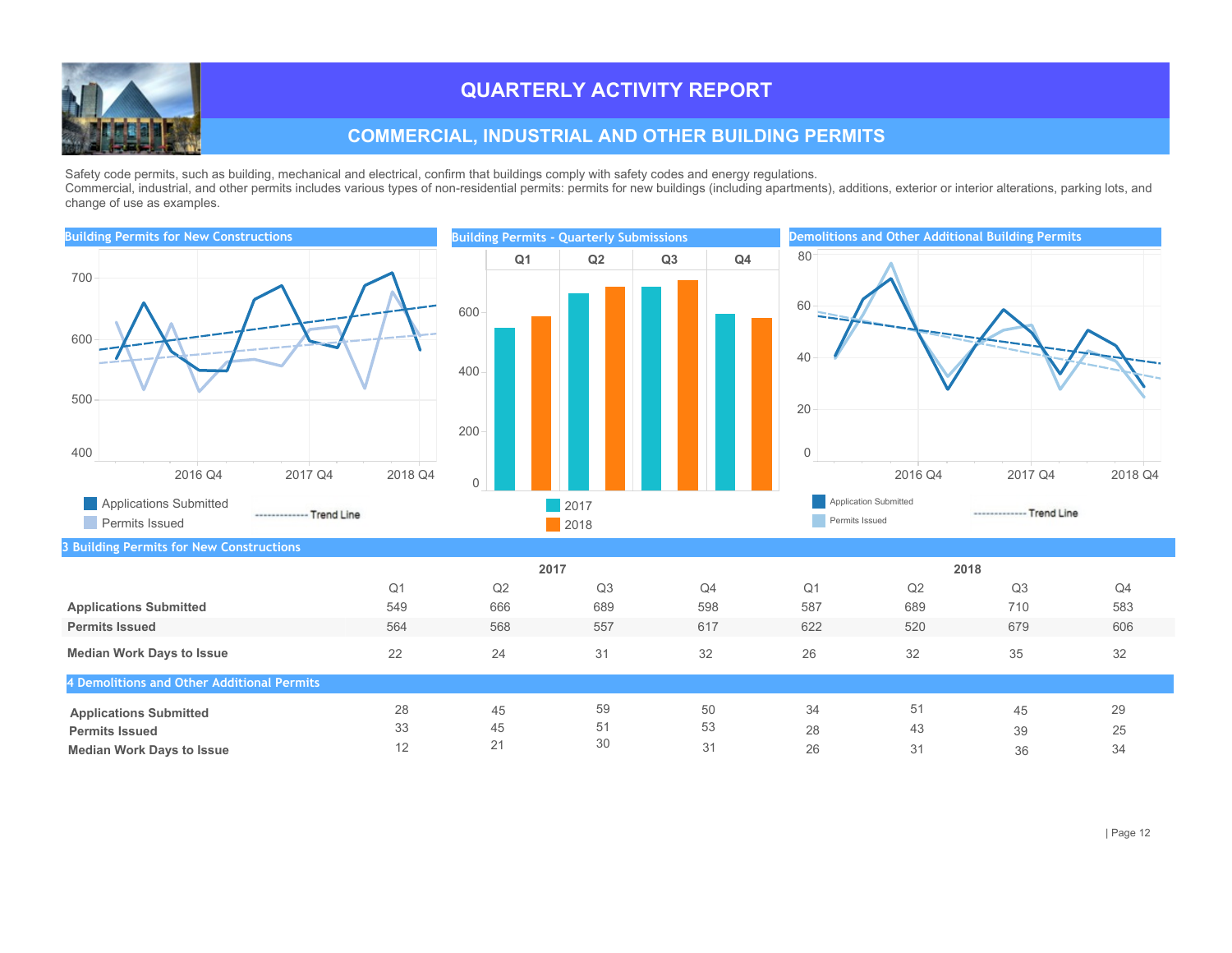### RESIDENTIAL MULTI-FAMILY DEVELOPMENT PERMITS



\*Note: these numbers exclude projects within mature neighbourhood overlay. A Multi-Family residential development includes row housing and apartment dwellings.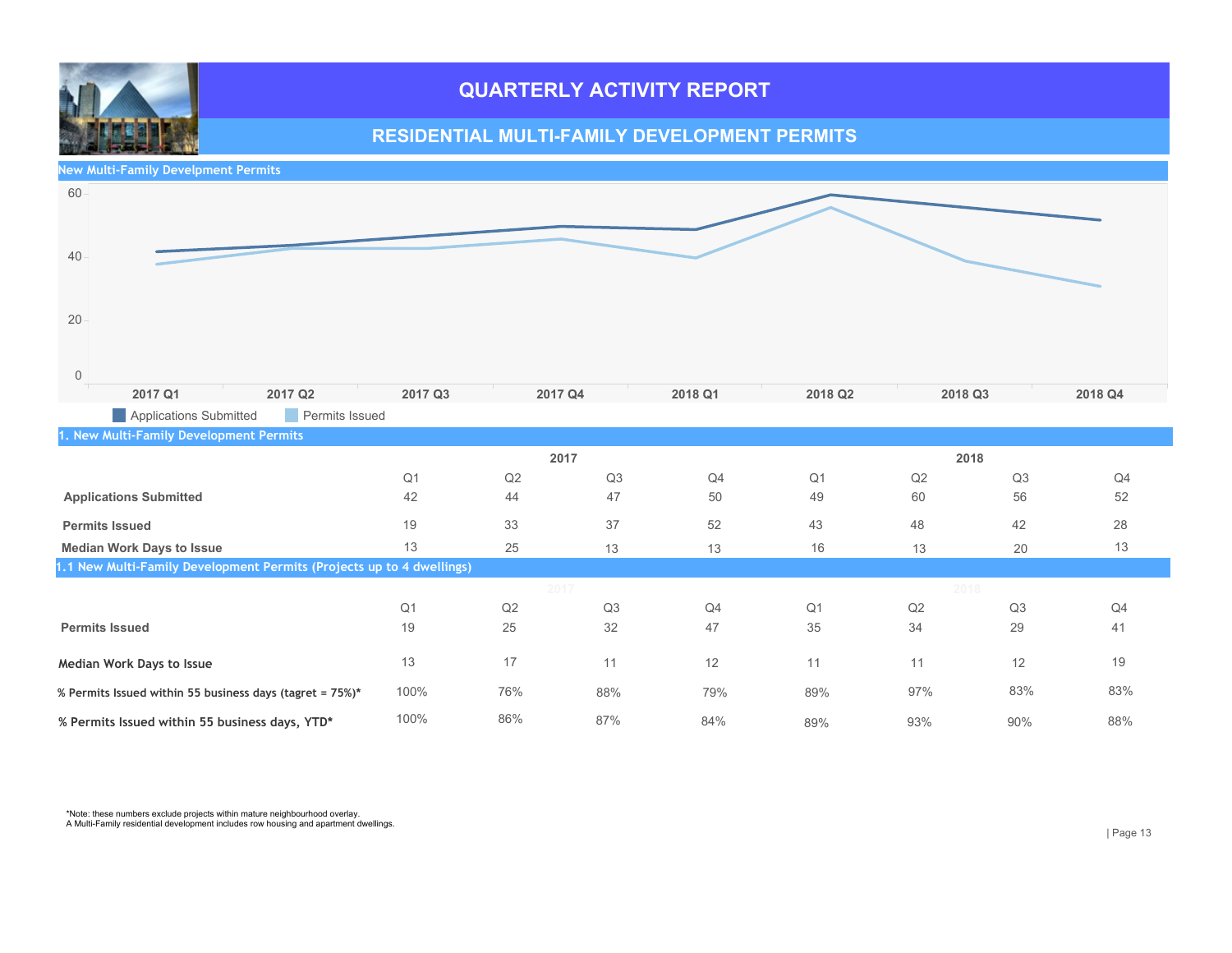

## RESIDENTIAL SEMI-DETACHED HOUSE DEVELOPMENT PERMITS

When Class A applications are completed and are not contained within a mature neighbourhood overlay, the target time to issue permits is 6 business days. Permits take longer to issue if they are for discretionary development (Class B) or are contained within a mature neighbourhood overlay (Complex). In addition, permits may take longer to issue if the initial application is incomplete or put on hold by the applicant, or application changes are required to adhere to bylaw requirements.

Performance Targets for semi-detached house development permits: Class A -  $75%$  permits issued within 6 business days; Class B - 75% permits issued within 15 business days; Complex - 75% permits issued within 55 business days. The actual results include times for complete and incomplete applications.



 $Target = 75%$ 

| applications.                                          | Permits Issued | Applications Submitted | -------------- Trend Line |                |     |                |                  |
|--------------------------------------------------------|----------------|------------------------|---------------------------|----------------|-----|----------------|------------------|
| 1. New Duplex / Semi-Detached House Development Permit |                |                        |                           |                |     |                |                  |
|                                                        |                | 2017                   |                           |                |     | 2018           |                  |
| Q <sub>1</sub>                                         | Q2             | Q3                     | Q4                        | Q <sub>1</sub> | Q2  | Q3             | Q4               |
| <b>Applications Submitted</b><br>134                   | 184            | 203                    | 148                       | 226            | 156 | 125            | 96               |
| <b>Permits Issued</b><br>128                           | 171            | 193                    | 142                       | 207            | 133 | 100            | 60               |
| 1.1 Semi-Detached House - Class A                      |                |                        |                           |                |     |                |                  |
| 111<br><b>Permits Issued</b>                           | 124            | 161                    | 110                       | 173            | 105 | 95             | 53               |
| 5<br><b>Median Work Days to Issue</b>                  | 5              | 5                      | 5                         | $\overline{7}$ | 10  | 10             | 7                |
| 77%<br>% Permits Issued within 6 business days         | 85%            | 78%                    | 81%                       | 42%            | 15% | 25%            | 34%              |
| 1.2 Semi-Detached House - Class B                      |                |                        |                           |                |     |                |                  |
| <b>Permits Issued</b><br>$\overline{4}$                | $\overline{7}$ | 3                      | 6                         | 6              | 12  | $\overline{2}$ | $\overline{4}$   |
| <b>Median Work Days to Issue</b><br>$\overline{7}$     | 6              | 5                      | 10                        | 25             | 23  | 47             | 11               |
| % Permits Issued within 15 business days<br>75%        | 86%            | 100%                   | 67%                       | 50%            | 42% | $0\%$          | 75%              |
| 1.3 Semi-Detached House - Complex                      |                |                        |                           |                |     |                |                  |
| 21<br><b>Permits Issued</b>                            | 21             | 35                     | 30                        | 22             | 23  | 18             | 19               |
| 70<br>Median Work Days to Issue                        | 38             | 36                     | 45                        | 47             | 41  | 58             | 78               |
| 43%<br>% Permits Issued within 55 business days        | 76%            | 71%                    | 63%                       | 64%            | 65% | 50%            | 32%<br>  Page 14 |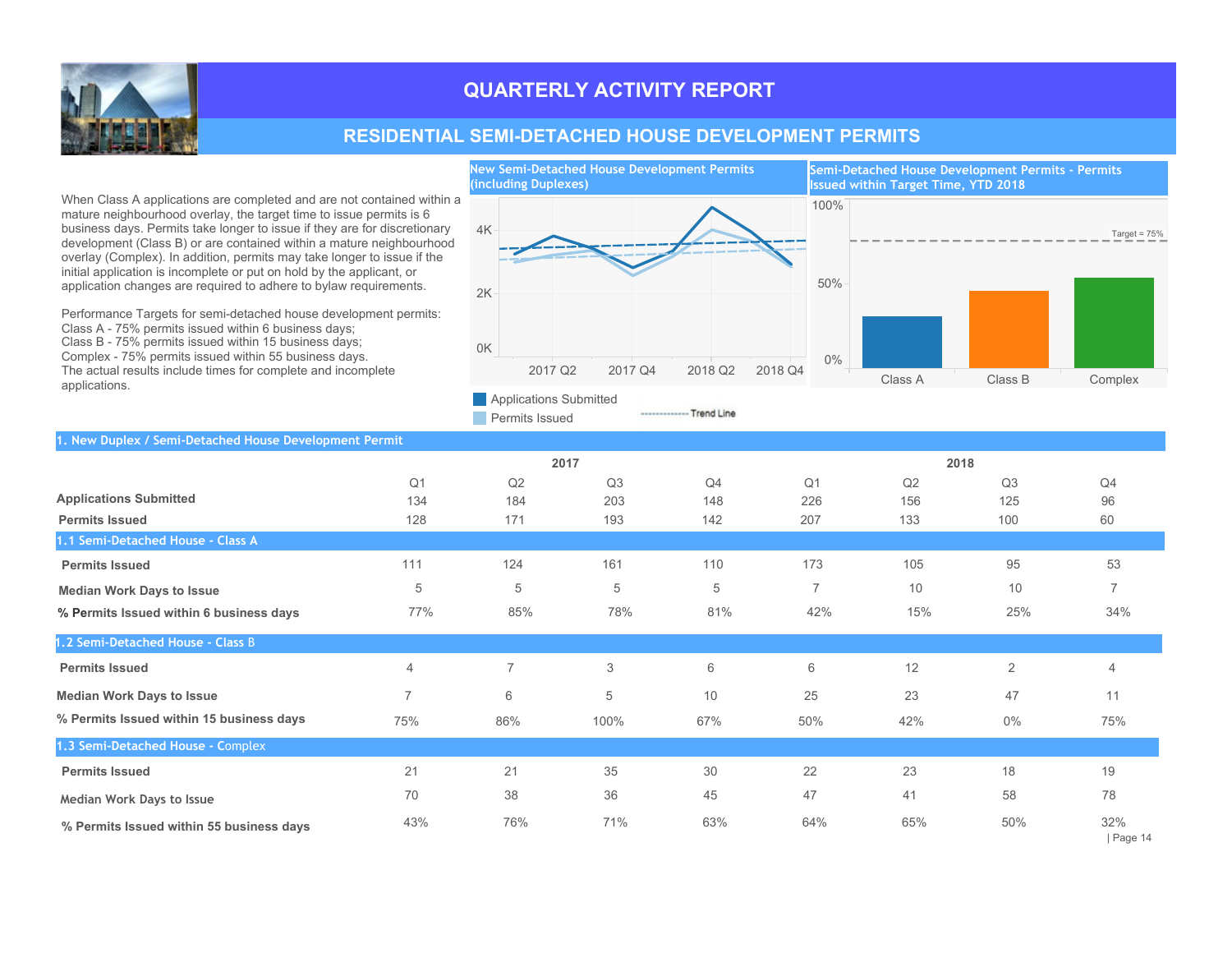

#### RESIDENTIAL SEMI-DETACHED HOUSE AND ROWHOUSING BUILDING PERMITS

| 2 Semi-Detached House and Rowhousing Building Permit |                |      |                |     |      |     |     |     |  |  |  |  |
|------------------------------------------------------|----------------|------|----------------|-----|------|-----|-----|-----|--|--|--|--|
|                                                      |                | 2017 |                |     | 2018 |     |     |     |  |  |  |  |
|                                                      | Q <sub>1</sub> | Q2   | Q <sub>3</sub> | Q4  | Q1   | Q2  | Q3  | Q4  |  |  |  |  |
| <b>Applications Submitted</b>                        | 208            | 210  | 268            | 204 | 291  | 221 | 195 | 158 |  |  |  |  |
| <b>Permits Issued</b>                                | 156            | 229  | 237            | 274 | 234  | 278 | 215 | 161 |  |  |  |  |

#### 2.1 Semi-Detached Building Permit - projects up to 2 dwelling units

|                                          | 2017 |     |     |     | 2018 |     |     |     |
|------------------------------------------|------|-----|-----|-----|------|-----|-----|-----|
|                                          | Ο1   | Q2  | Q3  | Q4  | Ο1   | Q2  | Q3  | Q4  |
| <b>Applications Submitted</b>            | 138  | 179 | 215 | 139 | 223  | 150 | 119 | 82  |
| <b>Permits Issued</b>                    | 108  | 171 | 194 | 186 | 176  | 195 | 132 | 98  |
| % Permits Issued within 25 business days | 51%  | 23% | 27% | 35% | 34%  | 44% | 30% | 60% |



#### 2.2 Rowhousing Building Permit - projects more than 3 dwelling units

|                                  |     | 2018 |    |    |    |    |    |    |
|----------------------------------|-----|------|----|----|----|----|----|----|
|                                  | Q1  | Q2   | Q3 | Q4 | Q1 | Q2 | Q3 | Q4 |
| <b>Applications Submitted</b>    | 70  | 31   | 50 | 65 | 67 | 69 | 76 | 75 |
| <b>Permits Issued</b>            | 48  | 58   | 43 | 88 | 58 | 83 | 83 | 63 |
| <b>Median Work Days to Issue</b> | 260 | 74   | 36 | 58 | 40 | 36 | 36 | 35 |

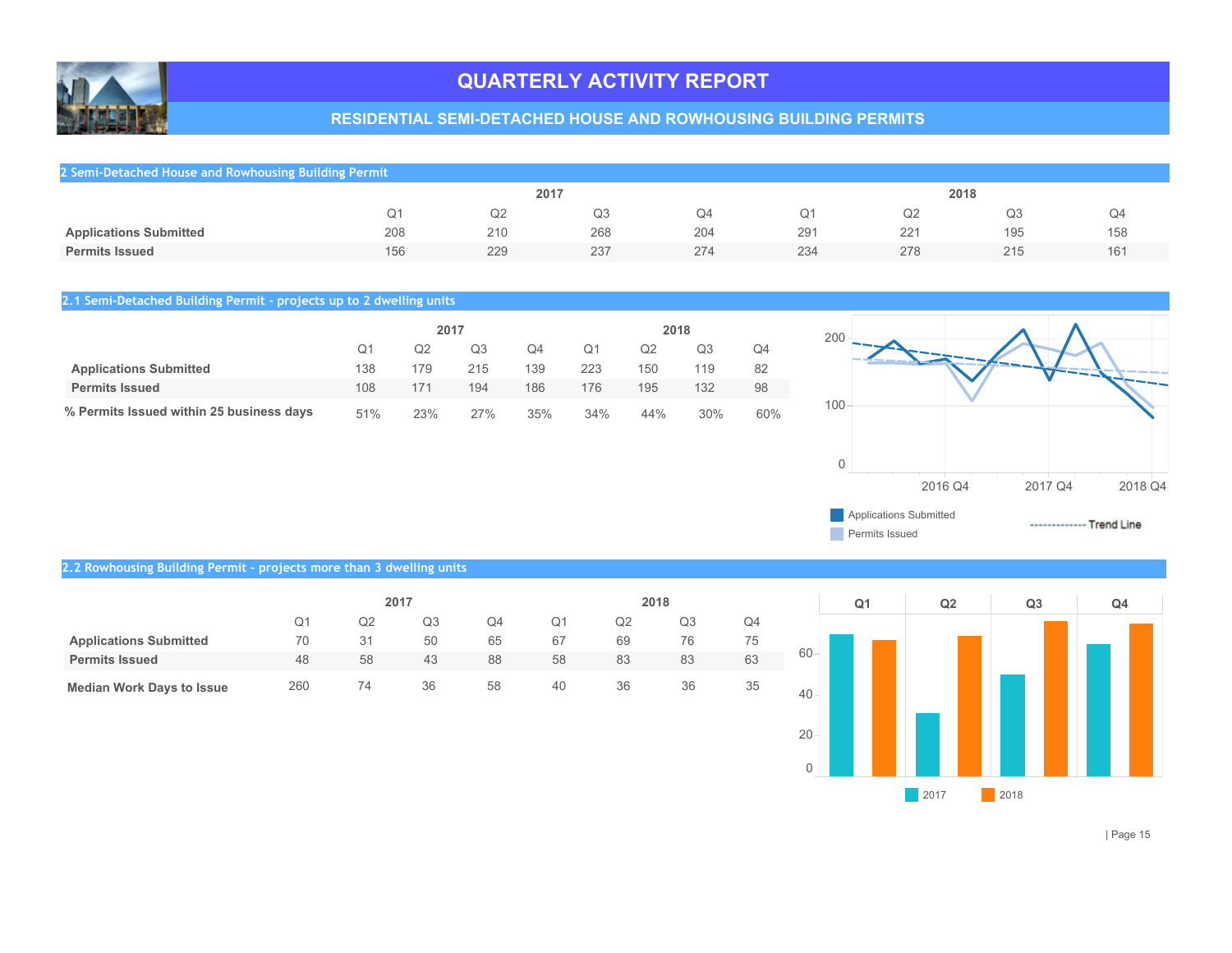

#### SINGLE DETACHED HOUSE PERMITS

A single detached house permit goes through three stages:

- Application Intake, where the application is screened and determined if the information provided is complete enough to begin review;
- Development Review; and
- Building Permit Review.

Beginning in 2018, the methodology for performance measures was revised for single detached houses to provide more predictability by measuring time within City control. The City is now measuring and reporting time from receipt of a complete application, including fees paid, to the time a decision is made. Decisions can be threefold: approved, refused, or more information required. Circulation to other City departments, notification period, and where required, community consultation are not included in these timelines.

Applications submitted includes applications that meet the requirements to start the review process. These applications still may not have all the necessary information to approve or refuse an application.

\*DecemberdataisbasedonthenumberofapplicationsthatpotentiallycouldbeissuedbyJanuary31target.

#### 1 Application Intake

|                          |                                                                                  | Jan  | Feb  | Mar | Apr  | May            | Jun  | Jul            | Aug | Sep | Oct  | Nov  | Dec            |
|--------------------------|----------------------------------------------------------------------------------|------|------|-----|------|----------------|------|----------------|-----|-----|------|------|----------------|
| <b>Expedited</b>         | Applications submitted                                                           | 35   | 20   | 29  | 19   | 33             | 49   | 30             | 34  | 48  | 33   | 25   | 32             |
|                          | % Of Applications Reviewed Within Target<br>(4 business days)                    | 69%  | 100% | 97% | 89%  | 100%           | 100% | 100%           | 91% | 81% | 76%  | 100% | 97%            |
|                          | 95% Of Applications Reviewed Within (Business Days)                              | 6    | 2    | 2   | 5    | $\overline{2}$ | 3    | $\overline{2}$ | 12  |     | 5    | 3    | 3              |
| Non-Expedited            | Applications submitted                                                           | 360  | 333  | 353 | 369  | 428            | 309  | 226            | 267 | 233 | 246  | 210  | 193            |
|                          | % Of Applications Reviewed Within Target<br>(2 business days)                    | 97%  | 71%  | 75% | 26%  | 94%            | 91%  | 77%            | 81% | 99% | 99%  | 99%  | 98%            |
|                          | 95% Of Applications Reviewed Within (Business Days)                              | 2    | 4    | 3   | 5    | 3              | 3    | $\overline{4}$ | 3   |     |      |      | $\overline{2}$ |
|                          | 2 Development Review (Non-Expedited)                                             |      |      |     |      |                |      |                |     |     |      |      |                |
|                          |                                                                                  | Jan  | Feb  | Mar | Apr  | May            | Jun  | Jul            | Aug | Sep | Oct  | Nov  | <b>Dec</b>     |
| Greenfield               | Applications submitted                                                           | 306  | 256  | 294 | 277  | 411            | 258  | 196            | 230 | 188 | 205  | 184  | 162            |
|                          | % Of Applications Reviewed Within Target<br>(15 business days for Q1, 20 for Q2) | 100% | 99%  | 97% | 100% | 95%            | 95%  | 99%            | 91% | 98% | 100% | 99%  | 98%            |
|                          | 95% Of Applications Reviewed Within (Business Days)                              | 14   | 13   | 15  | 12   | 21             | 18   | 12             | 22  | 16  | 13   | 13   | 18             |
| Infill                   | Applications submitted                                                           | 45   | 57   | 68  | 55   | 74             | 46   | 53             | 52  | 43  | 41   | 28   | 28             |
|                          | % Of Applications Reviewed Within Target<br>(20 business days for Q1, 30 for Q2) | 53%  | 40%  | 26% | 65%  | 57%            | 48%  | 62%            | 75% | 65% | 46%  | 68%  | 29%            |
|                          | 95% Of Applications Reviewed Within (Business Days)                              | 42   | 47   | 40  | 46   | 52             | 45   | 44             | 49  | 41  | 38   | 42   | 30             |
| 3 Building Permit Review |                                                                                  |      |      |     |      |                |      |                |     |     |      |      |                |
|                          |                                                                                  | Jan  | Feb  | Mar | Apr  | May            | Jun  | Jul            | Aug | Sep | Oct  | Nov  | Dec            |
| <b>Plans</b>             | Applications submitted                                                           | 321  | 338  | 352 | 321  | 428            | 342  | 240            | 285 | 248 | 287  | 229  | 184            |
| <b>Examination</b>       | % Of Applications Reviewed Within Target<br>(15 business days for Q1, 20 for Q2) | 61%  | 39%  | 43% | 94%  | 98%            | 97%  | 97%            | 93% | 98% | 94%  | 96%  | 93%            |
|                          | 95% Of Applications Reviewed Within (Business Days)                              | 21   | 21   | 26  | 24   | 17             | 18   | 19             | 22  | 16  | 22   | 19   | 21             |
|                          |                                                                                  |      |      |     |      |                |      |                |     |     |      |      |                |

|Page16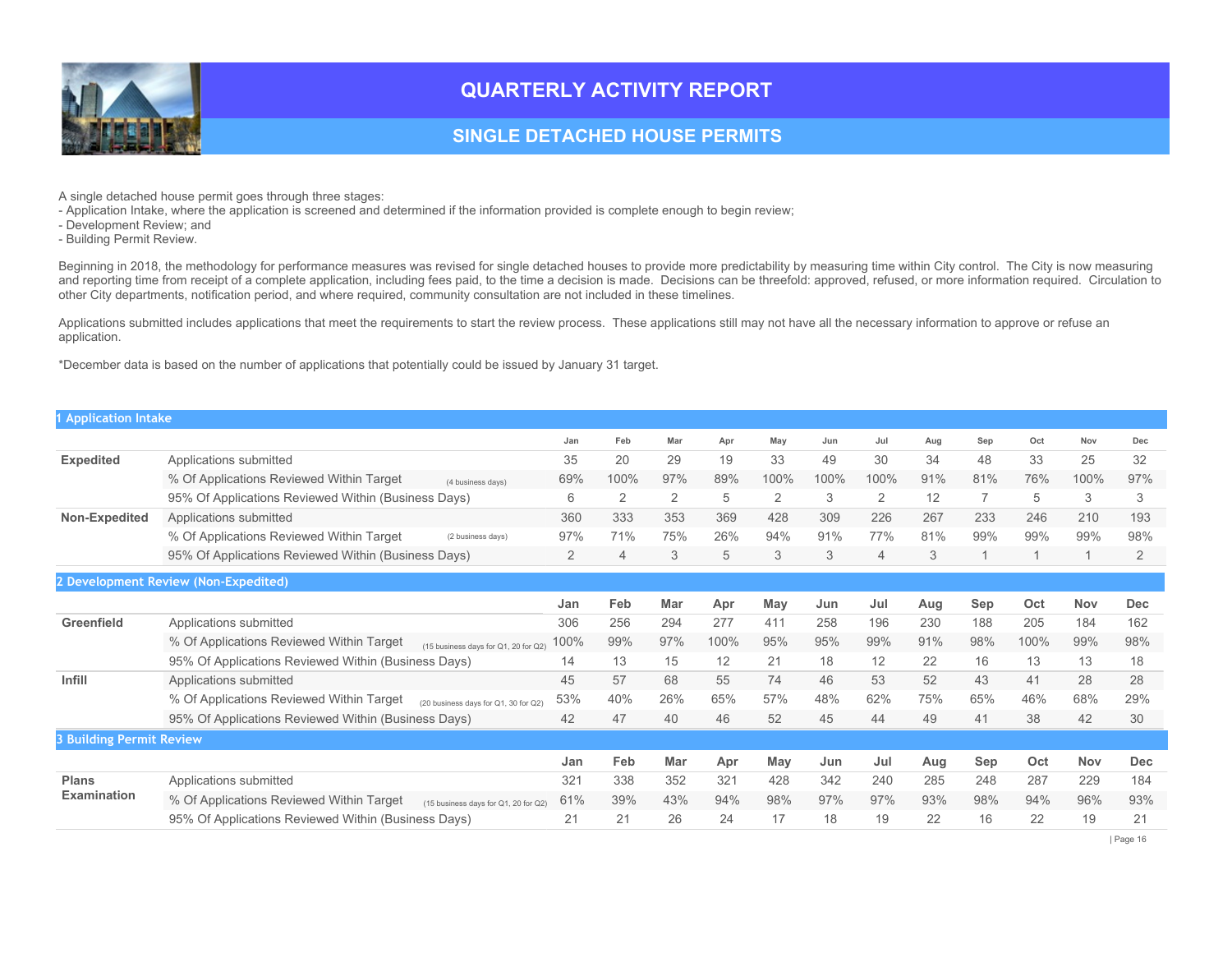

### **MINOR RESIDENTIAL PERMITS**

Minor Residential Permits are a two part application process. Minor Development and Building Permit approvals are required for the following structure types:

· accessory structures (E.G. detached garage, shed, gazebo)  $\cdot$  uncovered decks

Some Minor Residential Permits, like interior alterations, require a building permit only and these figures are included in the Minor Residential Building Permit figures. A permit is considered issued after all required documents have been received, all associated fees paid, and the plans review completed. After a permit is issued and construction is complete, at least one safety code inspection will be conducted.

Simple residential permits, such as uncovered decks and minor accessory structures can be issued in one day at the Service Center. Permits may take longer to issue if they are for discretionary development, require a variance, are located within a neighbourhood overlay, or the initial application submission is incomplete.



#### 1 Minor Residential Development Permit

|                                     |                | 2017  |                |       | 2018           |       |                |         |  |  |
|-------------------------------------|----------------|-------|----------------|-------|----------------|-------|----------------|---------|--|--|
|                                     | Q <sub>1</sub> | Q2    | Q <sub>3</sub> | Q4    | Q <sub>1</sub> | Q2    | Q <sub>3</sub> | Q4      |  |  |
| <b>Application Submitted</b>        | 464            | 1,128 | 1,079          | 506   | 475            | 1,056 | 1,030          | 564     |  |  |
| <b>Permits Issued</b>               | 348            | 979   | 975            | 645   | 334            | 884   | 976            | 598     |  |  |
| <b>Median Work Days to Issue</b>    | 18             |       | 11             | 26    | 21             | 3     | 17             | 25      |  |  |
| 2 Minor Residential Building Permit |                |       |                |       |                |       |                |         |  |  |
|                                     |                |       | 2017           |       |                |       | 2018           |         |  |  |
|                                     | Q <sub>1</sub> | Q2    | Q <sub>3</sub> | Q4    | Q <sub>1</sub> | Q2    | Q <sub>3</sub> | Q4      |  |  |
| <b>Application Submitted</b>        | 1,136          | 1,395 | 1,414          | 1,007 | 1,166          | 1,333 | 1,161          | 1,062   |  |  |
| <b>Permits Issued</b>               | 1,024          | 1,247 | 1,273          | 1,139 | 988            | 1,200 | 1,024          | 1,127   |  |  |
| <b>Median Work Days to Issue</b>    |                | 2     | 8              | 15    | $\overline{A}$ | 3     | 16             | 18      |  |  |
|                                     |                |       |                |       |                |       |                | Page 17 |  |  |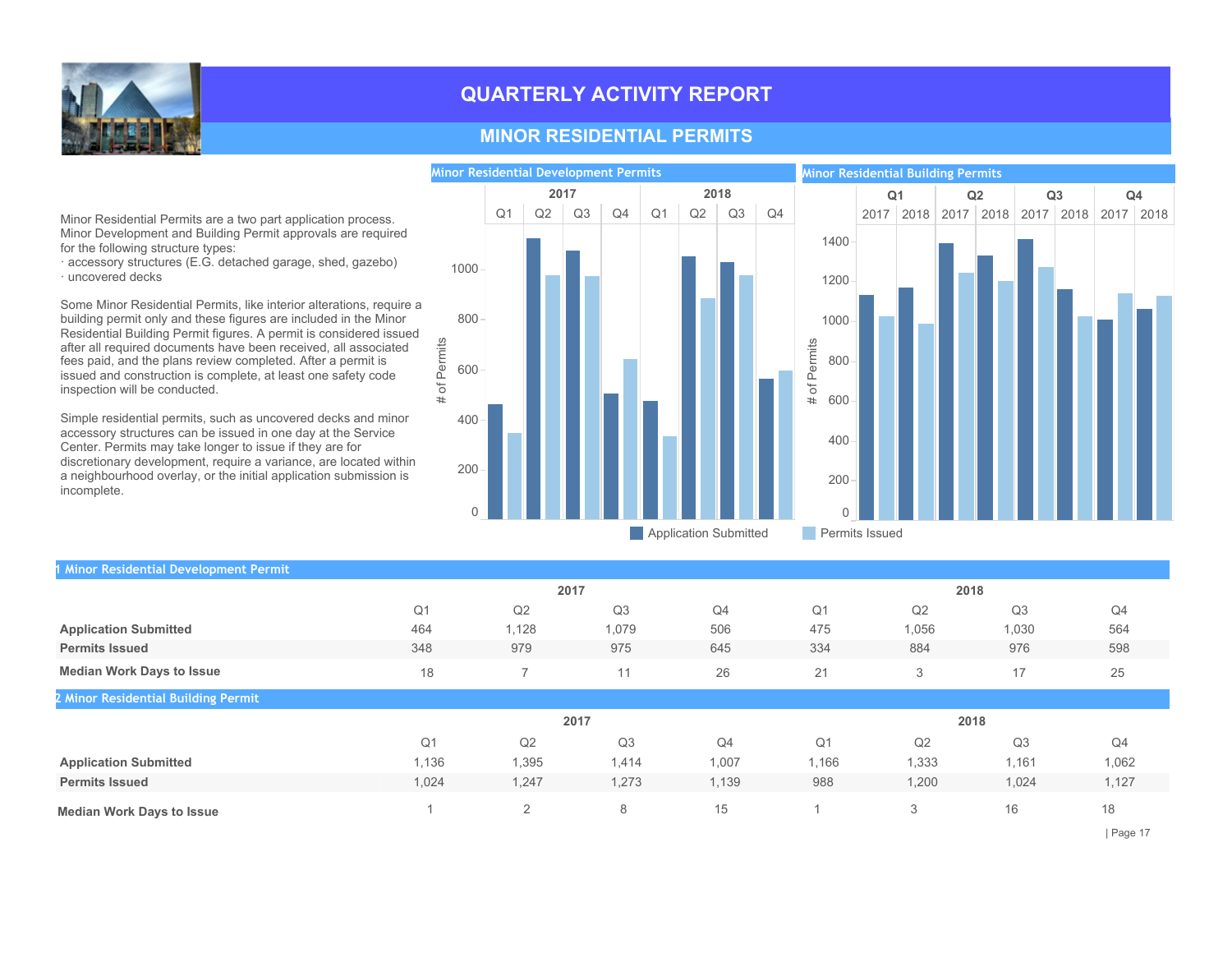

## **MECHANICAL AND ELECTRICAL PERMITS**







| <b>3 HVAC Permits</b>            |         |                     |         |                |         |                     |         |         |
|----------------------------------|---------|---------------------|---------|----------------|---------|---------------------|---------|---------|
|                                  | 2017 Q1 | 2017 Q <sub>2</sub> | 2017 Q3 | 2017 Q4        | 2018 Q1 | 2018 Q <sub>2</sub> | 2018 Q3 | 2018 Q4 |
| <b>Applications Submitted</b>    | 911     | 963                 | 908     | 1,065          | 1,114   | 971                 | 879     | 831     |
| <b>Permits Issued</b>            | 830     | 929                 | 897     | 843            | 974     | 841                 | 679     | 824     |
| <b>Median Work Days to Issue</b> |         |                     |         |                |         |                     | 5       | 6       |
| 4 Plumbing & Gas Permits         |         |                     |         |                |         |                     |         |         |
| <b>Applications Submitted</b>    | 3,692   | 2,827               | 3,037   | 4,718          | 4,294   | 3,664               | 3,424   | 4,221   |
| <b>Permits Issued</b>            | 3,608   | 2,796               | 3,102   | 4,193          | 3,548   | 2,863               | 3,106   | 3,908   |
| <b>Median Work Days to Issue</b> |         |                     |         |                |         |                     |         |         |
| <b>5 Electrical Permits</b>      |         |                     |         |                |         |                     |         |         |
| <b>Applications Submitted</b>    | 5,730   | 7,955               | 7,650   | 6,669          | 6,371   | 8,347               | 8,417   | 5,391   |
| <b>Permits Issued</b>            | 5,422   | 7,265               | 7,301   | 5,868          | 5,630   | 7,522               | 7,682   | 5,428   |
| <b>Median Work Days to Issue</b> | 3       | $\overline{2}$      | 3       | $\overline{4}$ | 8       | 3                   | 3       | 4       |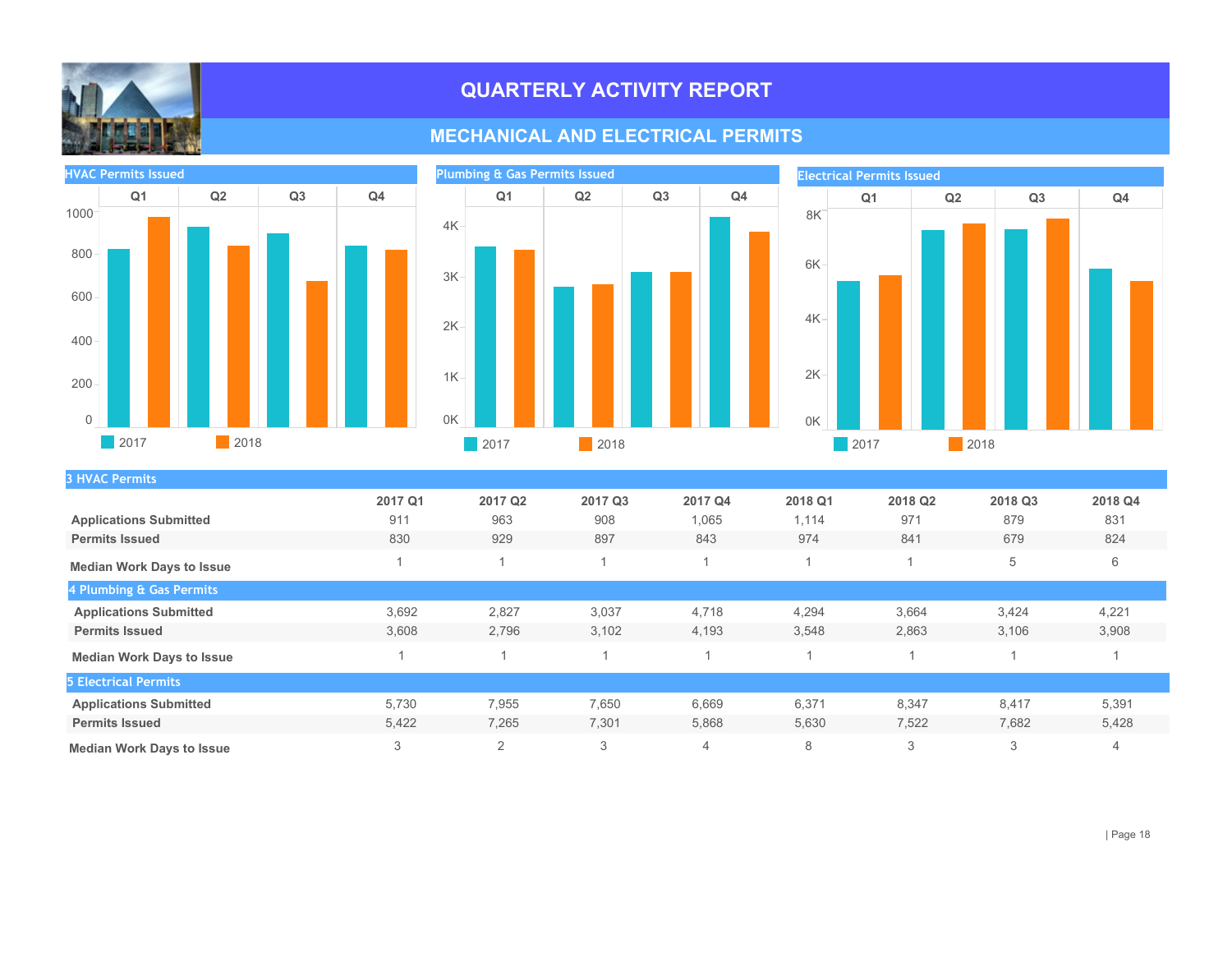

### **SAFETY CODE INSPECTIONS**

New construction or alterations to a structure must comply with the Alberta Safety Codes Act. Safety Codes Permits include Building, HVAC (heating, ventilation, and air-conditioning), Plumbing, Gas, and Electrical permits. Each permit requires at least one Electrical permits: Each permit requires at least one<br>inspection after the work has been completed. Permits <sup>10K-1</sup> for new buildings require multiple inspections throughout the construction process.

Development Services completes over 40,000 safety code inspections per quarter. This figure is comprised of completed inspections for Building, Plumbing, Gas, HVAC and Electrical disciplines. Other completed inspections compiled quarterly include Lot Grading, Landscaping, Development Site Inspections and Sidewalk Cafes. These numbers vary greatly thoughout the year, as they are impacted by seasonal conditions.



| 1 Safety Code Inspections Completed |                |        |                |        |                |        |        |        |
|-------------------------------------|----------------|--------|----------------|--------|----------------|--------|--------|--------|
|                                     |                |        | 2017           |        |                |        | 2018   |        |
|                                     | Q <sub>1</sub> | Q2     | Q <sub>3</sub> | Q4     | Q <sub>1</sub> | Q2     | Q3     | Q4     |
| <b>Building</b>                     | 11,160         | 11,019 | 10,578         | 10,760 | 10,639         | 12,386 | 11,357 | 9,962  |
| <b>P&amp;G</b>                      | 10,861         | 10,664 | 10,864         | 11,451 | 10,187         | 11,536 | 11,544 | 10,888 |
| <b>HVAC</b>                         | 5,840          | 5,582  | 6,420          | 6,580  | 7,420          | 8,242  | 7,598  | 7,086  |
| <b>Electrical</b>                   | 11,781         | 12,431 | 13,395         | 13,432 | 11,471         | 13,670 | 14,660 | 11,899 |
| <b>Total</b>                        | 39,642         | 39,696 | 41,257         | 42,223 | 39,717         | 45,834 | 45,159 | 39,835 |
| 2 Other Inspections Completed**     |                |        |                |        |                |        |        |        |
|                                     |                |        | 2017           |        |                |        | 2018   |        |
|                                     | Q <sub>1</sub> | Q2     | Q <sub>3</sub> | Q4     | Q <sub>1</sub> | Q2     | Q3     | Q4     |
| <b>Lot Grading</b>                  | 165            | 3,225  | 8,173          | 2,408  | 106            | 3,998  | 6,959  | 2,354  |

115

**Others** 115 115 528 742 404

528

742

86

434

210

22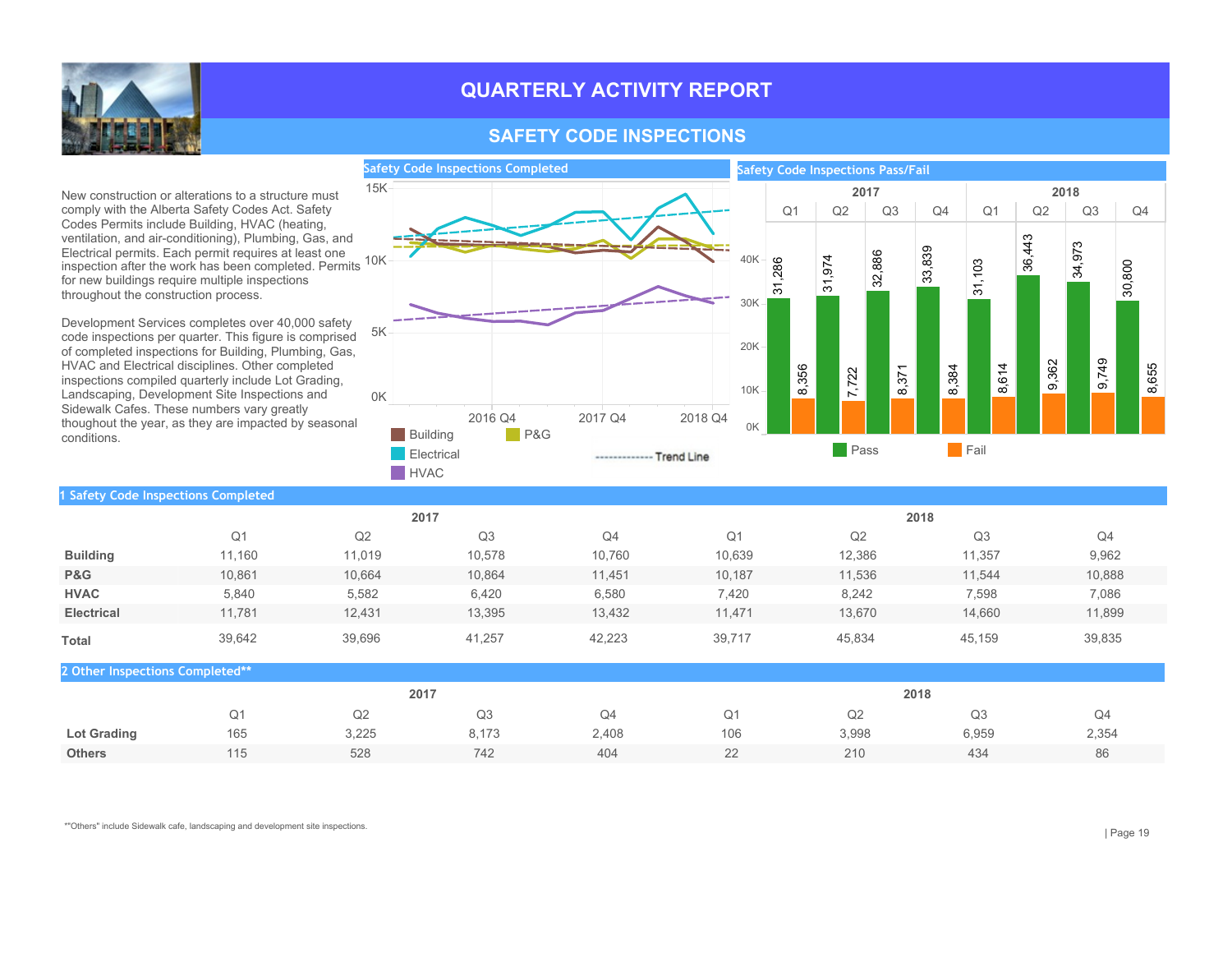

### **COMPLIANCE CERTIFICATES**

Compliance certificate is a formal response from the City of Edmonton that states that any development on a property, based on a Real Property Report from an Alberta Land Surveyor, meets all regulations of the Zoning Bylaw and/or has been issued any required Development Permits. Compliance certificates also include zoning confirmations and re-stamps.

The City has two levels of compliance service - regular and express. There are significantly higher volumes for regular service requests and response times can vary.

Performance Targets: Express Service - 95% issued within 3 business days; Regular Service - 95% issued within 10 business days.





| 1 Compliance Certificate - Total*             |         |                     |         |                |         |                     |         |                |
|-----------------------------------------------|---------|---------------------|---------|----------------|---------|---------------------|---------|----------------|
|                                               | 2017 Q1 | 2017 Q <sub>2</sub> | 2017 Q3 | 2017 Q4        | 2018 Q1 | 2018 Q <sub>2</sub> | 2018 Q3 | 2018 Q4        |
| <b>Applications Submitted</b>                 | 2,183   | 2,769               | 2,766   | 2,556          | 1,923   | 2,566               | 2,616   | 2022           |
| <b>Certificates Issued</b>                    | 1,888   | 2,696               | 2,741   | 2,646          | 1,694   | 2,464               | 2,605   | 2055           |
| 1.1 Express Certificate                       |         |                     |         |                |         |                     |         |                |
| <b>Certificates Issued</b>                    | 613     | 544                 | 543     | 510            | 508     | 423                 | 312     | 299            |
| <b>Median Work Days to Issue</b>              | 4       | 4                   | 3       | $\overline{4}$ | 3       | $\overline{2}$      | 2       | $\overline{2}$ |
| % Certificates Issued within 3 business days  | 42%     | 50%                 | 69%     | 46%            | 54%     | 83%                 | 80%     | 87%            |
| 1.2 Regular Certificate                       |         |                     |         |                |         |                     |         |                |
| <b>Certificates Issued</b>                    | 1,576   | 2,153               | 2,128   | 2,138          | 1,395   | 1,952               | 2,052   | 1,632          |
| <b>Median Work Days to Issue</b>              | 9       | 10                  | 8       | 9              | 8       | 9                   | 10      | $\overline{ }$ |
| % Certificates Issued within 10 business days | 79%     | 69%                 | 89%     | 86%            | 77%     | 87%                 | 74%     | 91%            |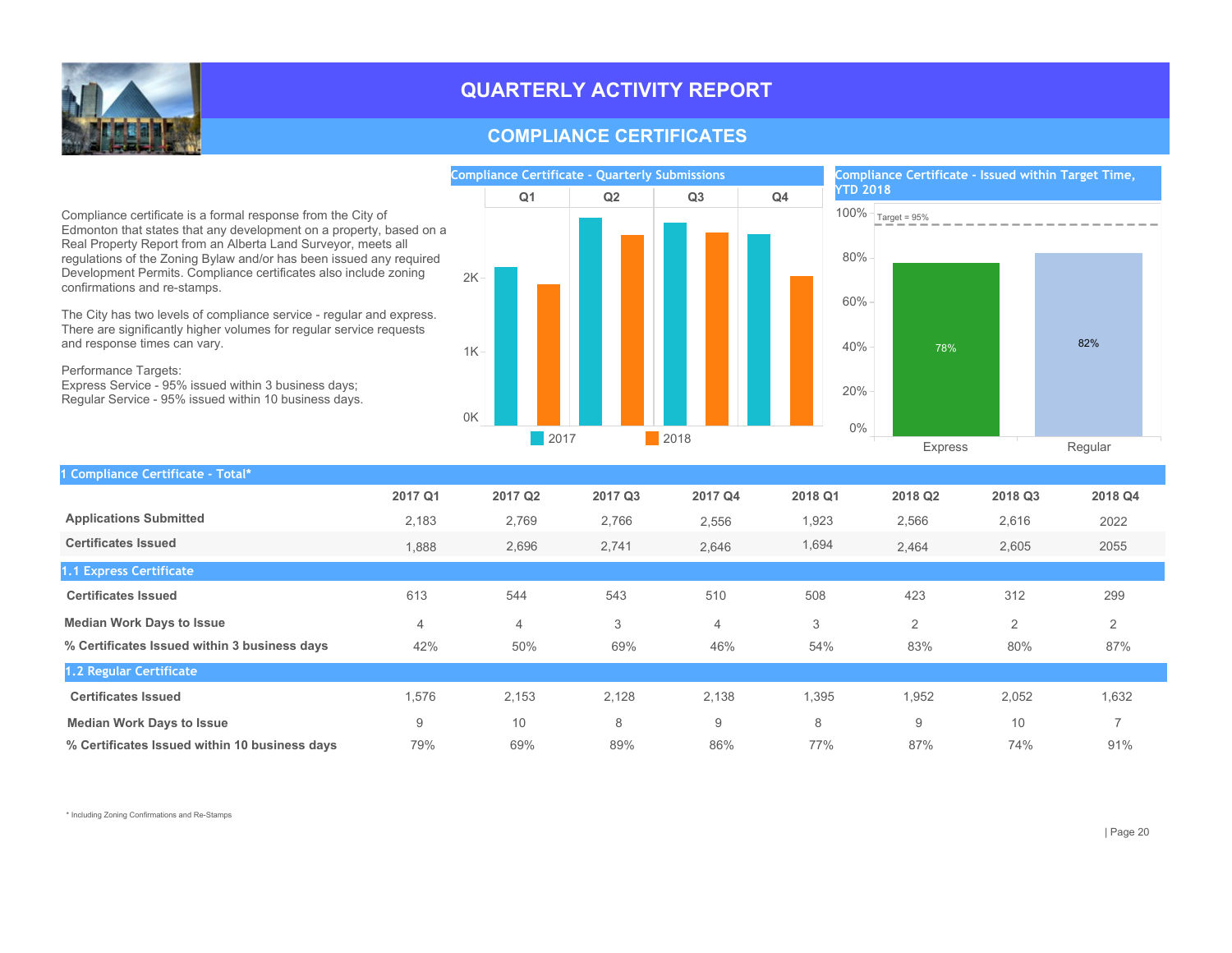

#### **LICENSING**

Urban Form and Corporate Strategic Development manages the issuance of all City of Edmonton business and vehicle for hire licences.

− 10K<br>There are nearly 30,000 active businesses operating within the City of Edmonton. For complete applications with fees paid on time, a new business licence can be issued within 24 hours. If the application requires referral from Fire Rescue Services, it can take up to 11 business days. Existing businesses must renew their business licence annually.

The Vehicle For Hire program ensures the safe and orderly provision of Vehicle for Hire services in the City through driver licensing, driver screening, vehicle inspections, and enforcement activities. Taxi, limousine, and shuttle businesses vehicles, and drivers all require a licence to comply with the Vehicle For Hire Bylaw.





| <b>Business Licensing</b>            |                |                     |         |         |         |         |         |         |
|--------------------------------------|----------------|---------------------|---------|---------|---------|---------|---------|---------|
|                                      | 2017 Q1        | 2017 Q <sub>2</sub> | 2017 Q3 | 2017 Q4 | 2018 Q1 | 2018 Q2 | 2018 Q3 | 2018 Q4 |
| <b>New Licences Issued</b>           | 1,818          | 2,268               | 1,734   | 1,571   | 1,631   | 1,612   | 1,582   | 1,472   |
| <b>Licences Renewed</b>              | 7.313          | 6.462               | 5.460   | 9,931   | 7.679   | 6,193   | 5,028   | 8,269   |
| <b>Total Licences Issued/Renewed</b> | 9,131          | 8,730               | 7,194   | 11,502  | 9,310   | 7,805   | 6,610   | 9,741   |
| 1.1 New Licences (without referral)  |                |                     |         |         |         |         |         |         |
| Licences Issued                      | 1,358          | 1,879               | 1,322   | 1,156   | 1,211   | 1,247   | 1,173   | 1,076   |
| % Issued within 24 hours             | 58%            | 45%                 | 58%     | 53%     | 55%     | 62%     | 58%     | 52%     |
| 1.2 New Licences (require referral)  |                |                     |         |         |         |         |         |         |
| <b>Licences Issued</b>               | 460            | 389                 | 412     | 415     | 420     | 365     | 409     | 396     |
| % Issued within 11 business days     | 39%            | 39%                 | 45%     | 39%     | 36%     | 42%     | 42%     | 40%     |
| 2 Vehicle for Hire                   |                |                     |         |         |         |         |         |         |
| <b>Dispatch Licences Issued</b>      | 10             | 72                  | 14      | 11      | 6       | 76      | 6       | 4       |
| <b>Driver Licences Issued</b>        | 1,678          | 543                 | 360     | 410     | 346     | 365     | 349     | 428     |
| <b>Vehicle Licences Issued</b>       | $\overline{ }$ | 1,559               | 43      | 16      | 93      | 1,480   | 14      | 13      |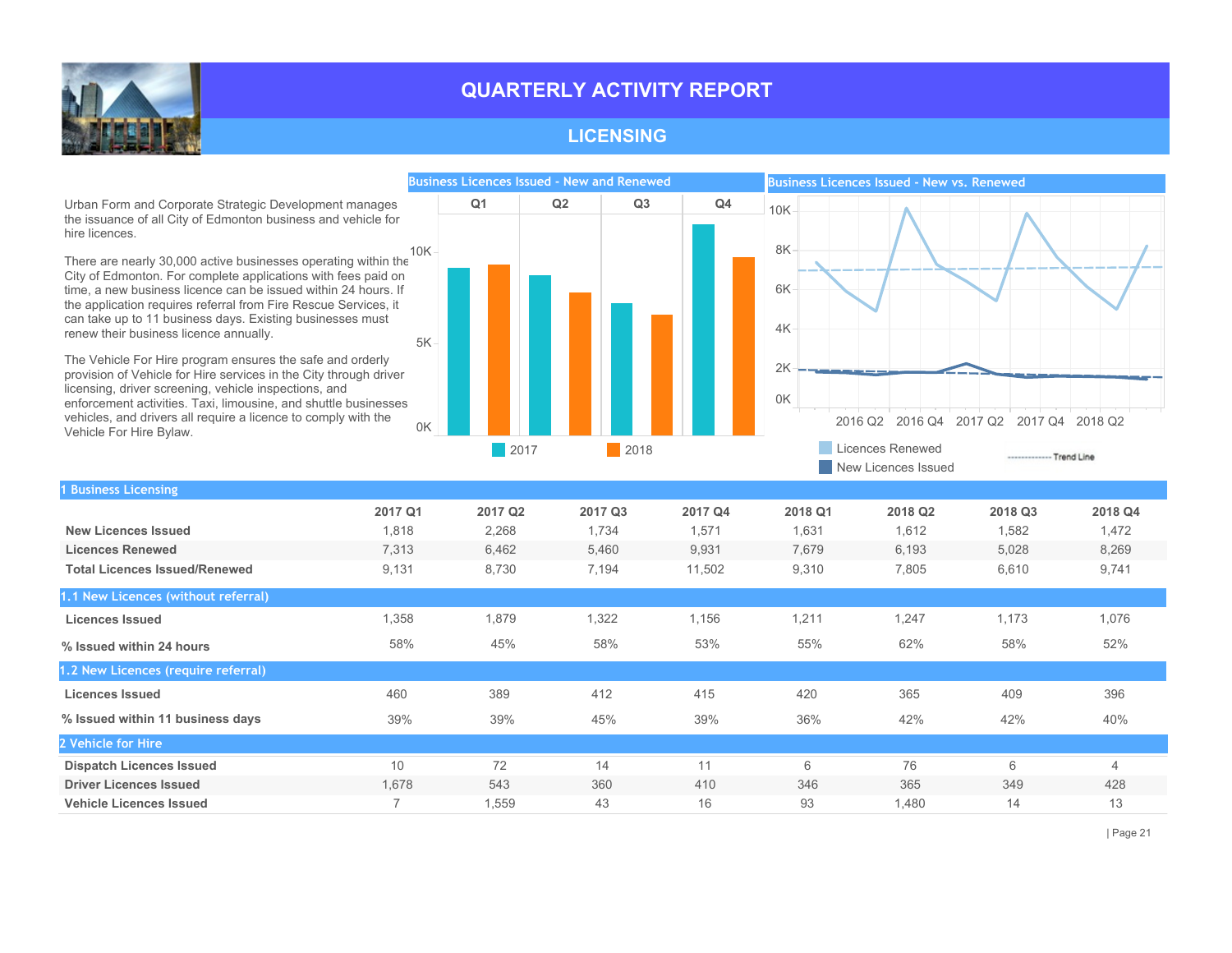

### **CUSTOMER SERVICE**



The Edmonton Service Centre assists approximately 30,000 customers each quarter. Each customer may have more than one interaction per visit. The target is to have at least 80% of interactions with wait time less than 15 minutes before being served. Service Level is defined as the percentage of interactions with wait time under 15 minutes. For payments, the target wait time is 4 minutes.

Edmonton Service Centre employees are responsible for resolving any 311 phone call inquiries related to Development Services business offerings that 311 agents can not address. A CRM (Customer Relationship Management) ticket is issued for each inquiry.

| <b>1 In-person Service Interactions</b>                                             |         |                     |         |         |         |         |         |                |
|-------------------------------------------------------------------------------------|---------|---------------------|---------|---------|---------|---------|---------|----------------|
|                                                                                     | 2017 Q1 | 2017 Q <sub>2</sub> | 2017 Q3 | 2017 Q4 | 2018 Q1 | 2018 Q2 | 2018 Q3 | 2018 Q4        |
| In-person Service Interactions                                                      | 16,997  | 29,567              | 26,754  | 23,006  | 15,096  | 20,310  | 18,577  | 15,292         |
| In-person Service Interactions (Payments)                                           | n/a     | 23,755              | 22,691  | 15,097  | 25,389  | 28,626  | 25,025  | 22,506         |
| In-person Service Interactions (Queue Assignment)                                   | n/a     | n/a                 | n/a     | n/a     | 9,759   | 12,507  | 12,479  | 10,006         |
| <b>Grand Total</b>                                                                  | 16,997  | 53,322              | 49,445  | 38,103  | 50,244  | 61,443  | 56,081  | 47,804         |
| <b>Total In-person Service Interactions</b>                                         |         |                     |         |         |         |         |         |                |
| In-person Service Interactions with wait time under 15 minutes                      | 86%     | 77%                 | 82%     | 88%     | 81%     | 76%     | 79%     | 81%            |
| In-person Service Interactions with wait time under 4 minutes (Payments)            | n/a     | 70%                 | 59%     | 65%     | 66%     | 65%     | 74%     | 72%            |
| In-person Service Interactions with wait time under 4 minutes (Queue<br>Assignment) | n/a     | n/a                 | n/a     | n/a     | 74%     | 69%     | 69%     | 65%            |
| Total In-person Service Interactions within target time                             | 86%     | 74%                 | 71%     | 79%     | 72%     | 69%     | 75%     | 73%            |
| 2 CRM Tickets                                                                       |         |                     |         |         |         |         |         |                |
| Number of Tickets Resolved On Time (2 business days)                                | 7,993   | 11,599              | 9,754   | 8,578   | 7,562   | 6,945   | 6,767   | 6,618          |
| % of Tickets Resolved On Time                                                       | 86%     | 76%                 | 80%     | 85%     | 80%     | 61%     | 68%     | 59%<br>Page 22 |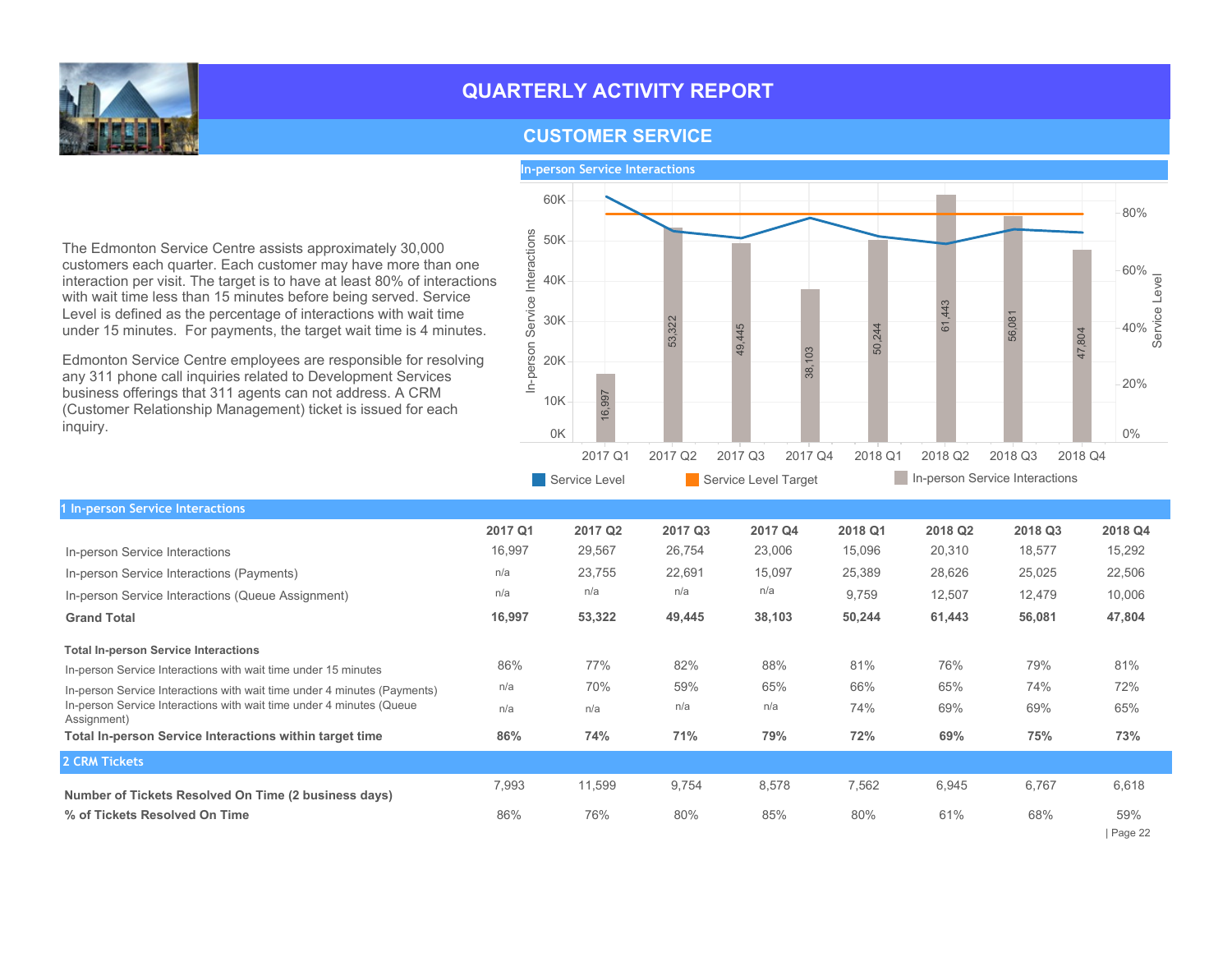

## FINANCIALS

Services are provided to the development and building industries through an enterprise business model whereby all direct, indirect, capital, and service reinvestment costs are recovered through fees charged to the building and development industries. These costs include direct costs of providing service to industry, and indirect costs such as corporate shared services costs. Annual revenue transfers to other City branches that provide support for Development Services represent over 40 percent of operating expenditures or approximately \$30 million annually.

The Planning Development Business Model was established to balance revenue and expenditure streams over the long term. The branch continues to actively manage the balance between service demands and the reserve balance. The reserve enables financial support during times of economic volatility, and also to make investments in service enhancements. Together, the full cost recovery model and reserve fund are intended to enable services that are responsive to client's needs in both the short and long term.

An end to end review of the business model and reserve is in progress, along with continued efforts to realize operational efficiencies, which will culminate in an updated policy and and a list of services directly funded through the reserve. Administration will complete this additional work in 2018 for the next budget cycle, to ensure that service levels meet demand expectations and that the reserve is able to support activity.

#### Development Services Revenue YTD - 2018 Q4





#### Development Services Expenditures YTD - 2018 Q4



13%

22% 5%